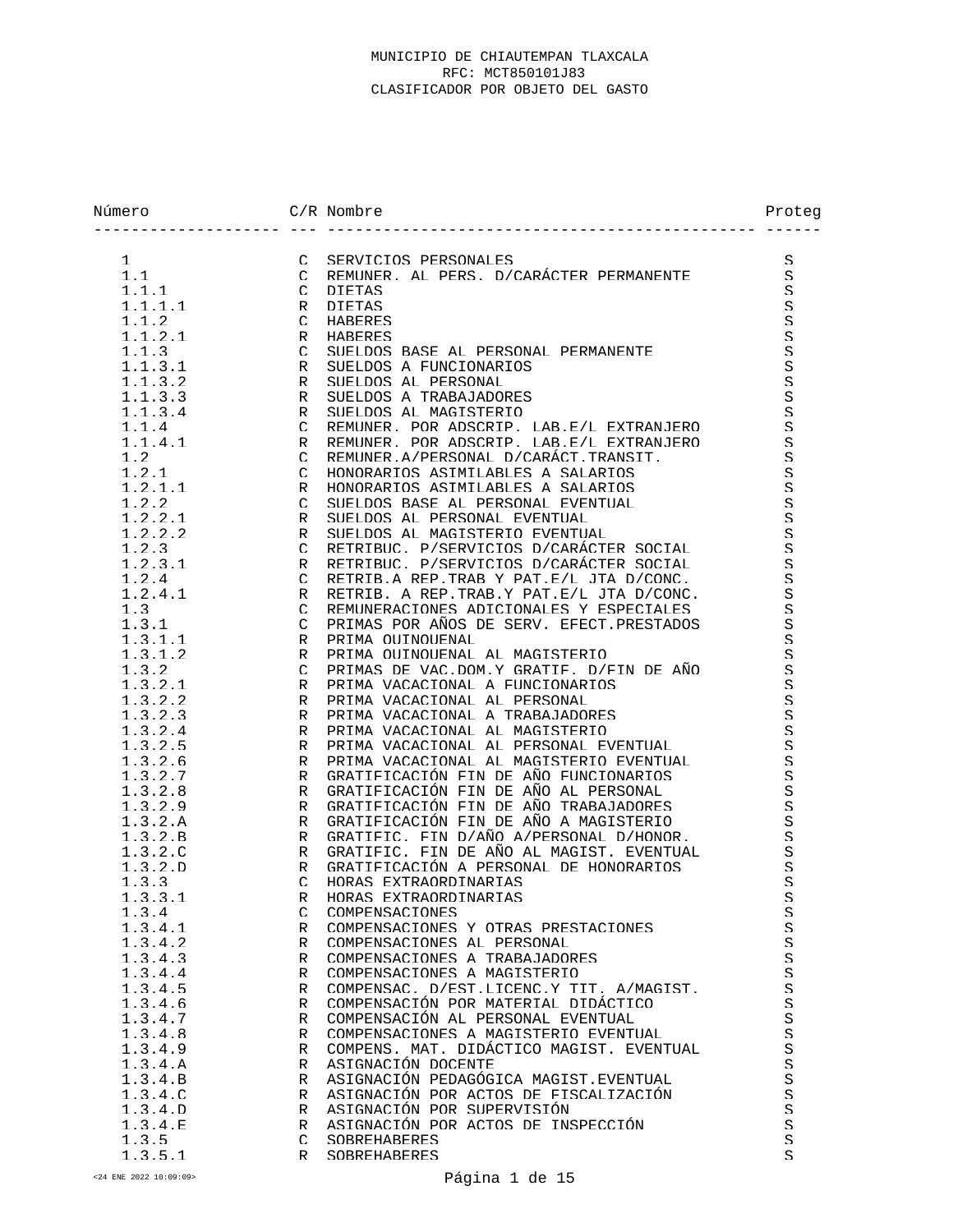| Número             |               | $C/R$ Nombre                                                              | Proteg                             |
|--------------------|---------------|---------------------------------------------------------------------------|------------------------------------|
| 1.3.6              |               | C ASTG. THC. MANDO. COM. VIIE. Y THCN. ESPEC.                             | S.                                 |
| 1.3.6.1            | $\mathsf{R}$  | ASIG TEC MANDO. COM. VUELO Y TEC ESPEC.                                   | S                                  |
| 1.3.7              | $\mathcal{C}$ | HONORARIOS ESPECIALES                                                     | $\mathcal{S}% _{0}$                |
| 1.3.7.1            | R             | HONORARIOS ESPECIALES                                                     | S                                  |
| 1.3.8              | $\mathcal{C}$ | PART. VIG. CUMP.D/LAS LEY.Y CUST.VAL.                                     | $\mathcal{S}% _{0}$                |
| 1.3.8.1            | R             | PART, VIG, CUMP D/LAS LEY Y CUST VAL.                                     | S                                  |
| 1.4                | $\mathcal{C}$ | SEGURIDAD SOCIAL                                                          | S.                                 |
| 1.4.1              | $\cap$        | APORTACIONES DE SEGURIDAD SOCIAL                                          | $\mathcal{S}% _{0}$                |
| 1, 4, 1, 1         | R             | APORTACIONES DE SEGURIDAD SOCIAL                                          | $\mathcal{S}% _{0}$                |
| 1.4.2              | $\mathcal{C}$ | APORTACIONES A FONDOS DE VIVIENDA                                         | $\mathcal{S}% _{0}$                |
| 1.4.2.1            | R             | APORTACIONES A FONDOS DE VIVIENDA                                         | $\mathcal{S}% _{0}$                |
| 1.4.3              | $\mathcal{C}$ | APORTACIONES AL SISTEMA PARA EL RETIRO                                    | S.                                 |
| 1.4.3.1            | R             | CUOTAS SEGURO DE RETIRO TRABAJADORES                                      | $\mathbf S$                        |
| 1.4.3.2            | R             | CUOTAS SEGURO DE RETIRO A MAGISTERIO                                      | S                                  |
| 1.4.4              | $\mathcal{C}$ | APORTACIONES PARA SEGUROS                                                 | S.                                 |
| 1.4.4.1            | R             | CUOTAS SEGURO DE VIDA A FUNCIONARIOS                                      | $\mathcal{S}% _{0}$                |
| 1.4.4.2            | R             | CUOTAS SEGURO DE VIDA AL PERSONAL                                         | S                                  |
| 1, 4, 4, 3         | R             | CUOTAS SEGURO DE VIDA A TRABAJADORES                                      | $\mathcal{S}% _{0}$                |
| 1.4.4.4            | R             | CUOTAS SEGURO DE VIDA AL MAGISTERIO                                       | $\mathbf S$                        |
| 1.5                | $\mathcal{C}$ | OTRAS PRESTACIONES SOCIALES Y ECONÓMICAS                                  | S                                  |
| 1.5.1              | $\mathcal{C}$ | CIIOTAS P/FI, FDO D/AHORRO Y FDO D/TRABAJO                                | $\mathcal{S}% _{0}$                |
| 1.5.1.1            | R             | CUOTAS P/EL FDO D/AHORRO Y FDO D/TRABAJO                                  | S                                  |
| 1.5.2              | $\mathcal{C}$ | INDEMNIZACIONES                                                           | $\mathcal{S}% _{0}$                |
| 1.5.2.1            | R             | INDEMNIZACIÓN Y LIOUID. A FUNCIONARIOS                                    | $\mathbf S$                        |
| 1.5.2.2            | R             | INDEMNIZACIÓN Y LIOUIDACIÓN AL PERSONAL                                   | S                                  |
| 1.5.2.3            | R             | INDEMNIZACIÓN Y LIOUID. A TRABAJADORES                                    | S                                  |
| 1.5.3              | $\mathcal{C}$ | PRESTACIONES Y HARERES DE RETIRO                                          | $\rm S$                            |
| 1.5.3.1            | R             | PRESTACIONES Y HABERES DE RETIRO                                          | $\mathcal{S}% _{0}$                |
| 1.5.4              | $\mathcal{C}$ | PRESTACIONES CONTRACTUALES                                                | $\mathbf S$                        |
| 1.5.4.1            | R             | OTRAS PREST CONTRACT A TRABAJADORES                                       | S.                                 |
| 1.5.4.2            | R             | OTRAS PREST. CONTRACT. MAGISTERIO                                         | $\mathcal{S}% _{0}$                |
| 1.5.4.3            | R<br>R        | OTRAS PREST. CONTRACT. A MAGIST. EVENT.<br>SERVICIO MÉDICO A FUNCIONARIOS | $\mathbf S$<br>$\mathcal{S}% _{0}$ |
| 1.5.4.4<br>1.5.4.5 | R             | SERVICIO MÉDICO AL PERSONAL                                               | $\mathcal{S}% _{0}$                |
| 1.5.4.6            | R             | SERVICIO MÉDICO A TRABAJADORES                                            | $\mathcal{S}% _{0}$                |
| 1.5.4.7            | R             | SERVICIO MÉDICO A MAGISTERIO                                              | S                                  |
| 1.5.5              | $\cap$        | APOYOS A LA CAPAC. D/LOS SERVID. PÚB.                                     | $\mathcal{S}% _{0}$                |
| 1.5.5.1            | R             | APOYOS A LA CAPAC. D/LOS SERVID. PÚB.                                     | S.                                 |
| 1.5.9              | $\mathcal{C}$ | OTRAS PRESTACIONES SOCIALES Y ECONÓMICAS                                  | S                                  |
| 1.5.9.1            | R             | CUOTAS DESPENSA A FUNCIONARIOS                                            | $\mathbf S$                        |
| 1.5.9.2            | R             | CUOTAS DESPENSA AL PERSONAL                                               | S                                  |
| 1.5.9.3            | R             | CUOTAS DESPENSA A TRABAJADORES                                            | S                                  |
| 1.5.9.4            | R             | CUOTAS DESPENSA AL MAGISTERIO                                             | $\rm S$                            |
| 1.5.9.5            | R             | CUOTAS DESPENSA AL PERSONAL EVENTUAL                                      | S                                  |
| 1.5.9.6            | R             | CUOTAS DESPENSA AL MAGISTERIO EVENTUAL                                    | S                                  |
| 1.5.9.7            | R             | APORTACIÓN A PENSIONES DE FUNCIONARIOS                                    | S                                  |
| 1.5.9.8            | R             | APORTACIÓN A PENSIONES DEL PERSONAL                                       | S.                                 |
| 1.5.9.9            | R             | APORTACIÓN A PENSIONES POR TRABAJADORES                                   | S                                  |
| 1.5.9.A            | R             | APORTACIÓN A PENSIONES POR MAGISTERIO                                     | S.                                 |
| 1.6                | $\mathcal{C}$ | <b>PREVISIONES</b>                                                        | S                                  |
| 1.6.1              | C             | PREV. CARÁCT.LAB.ECON.Y SEG.SOCIAL                                        | S                                  |
| 1.6.1.1            | R             | PREV. CARACT.LAB.ECON.Y SEG.SOCIAL                                        | S                                  |
| 1.7                | $\mathcal{C}$ | PAGO DE ESTÍMULOS A SERVIDORES PÚBLICOS                                   | S                                  |
| 1.7.1              | $\mathcal{C}$ | ESTÍMIILOS                                                                | S                                  |
| 1.7.1.1            | R             | ESTÍMULOS                                                                 | S.                                 |
| 1.7.2              | $\mathcal{C}$ | RECOMPENSAS                                                               | $\mathcal{S}% _{0}$                |
| 1.7.2.1            | R             | RECOMPENSAS                                                               | S.                                 |
| $\mathfrak{D}$     | $\mathcal{C}$ | MATERIALES Y SUMINISTROS                                                  | S                                  |
| 2.1                | $\mathcal{C}$ | MAT. ADMÓN. EMIS. D/DOCTOS Y ART.OFIC.                                    | S                                  |
| 2.1.1              | $\cap$        | MATERIALES, UTILES Y EPOS MEN, D/OFICINA                                  | S                                  |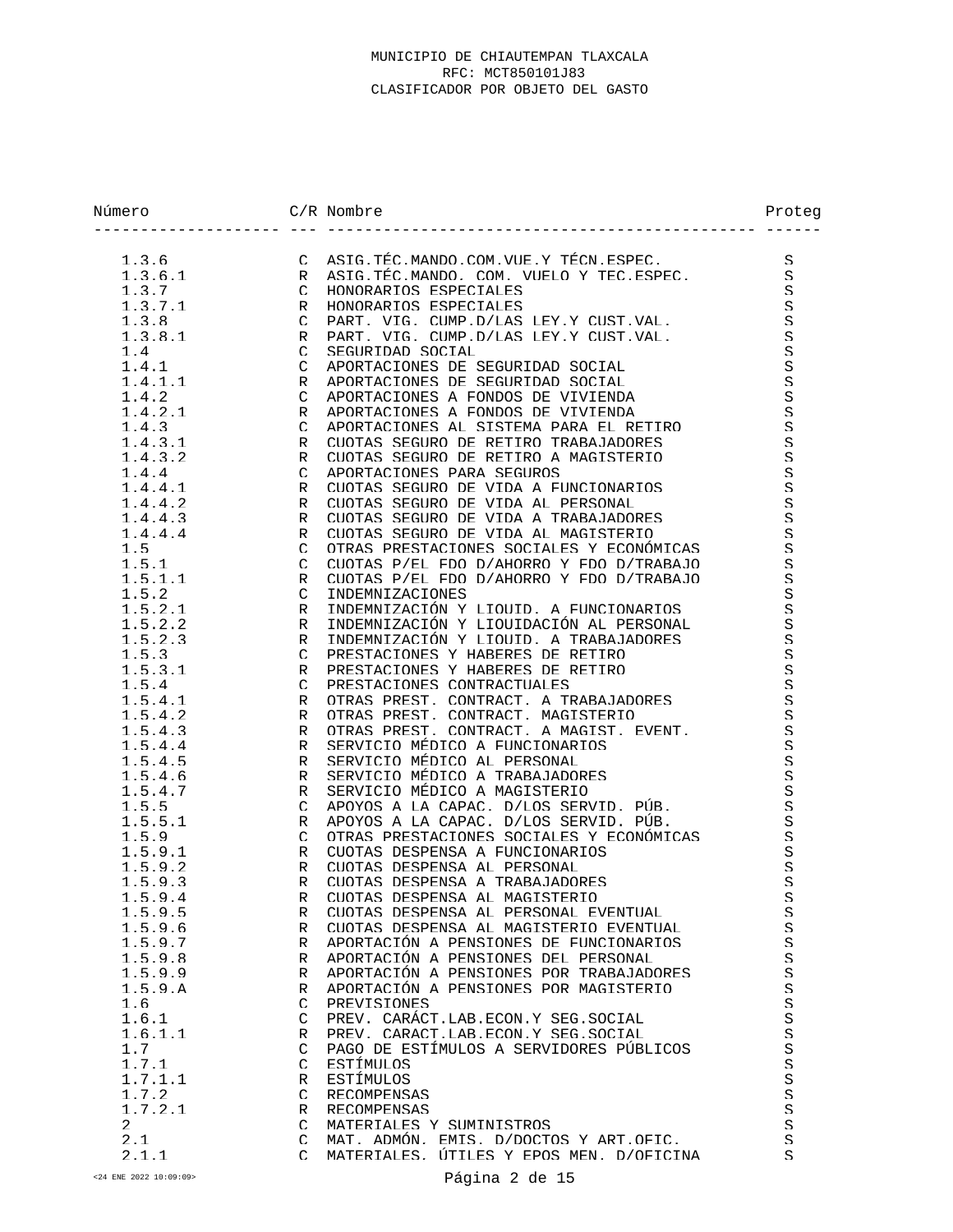| Número  |               | $C/R$ Nombre                                                                           | Proteg |
|---------|---------------|----------------------------------------------------------------------------------------|--------|
| 2.1.1.1 | $\mathsf{R}$  | MATERIALES, UTILY EOPOS MEN. D/OFICINA                                                 | S      |
| 2.1.2   | $\mathcal{C}$ | MATERIALES Y ÚTILES D/IMPRES. Y REPROD.                                                | S      |
| 2.1.2.1 | R             | MATERIALES Y UTILES D/IMPRES, Y REPROD.                                                | S      |
| 2.1.3   | $\cap$        | MATERIAL ESTADÍSTICO Y GEOGRÁFICO                                                      | S      |
| 2.1.3.1 | R             | MATERIAI ESTADÍSTICO Y GEOGRÁFICO                                                      | S      |
| 2.1.4   | $\cap$        | MAT UTTI. Y EOPOS MEN TECN D/L INF Y COM.                                              | S      |
| 2.1.4.1 | R             | MAT UTILY EOPOS MEN TECN D/L INF Y COM.                                                | S      |
| 2.1.5   | $\cap$        | MATERIAL IMPRESO E INFORMACIÓN DIGITAL                                                 | S      |
| 2.1.5.1 | R             | MATERIAL IMPRESO E INFORMACIÓN DIGITAL                                                 | S      |
| 2.1.6   | $\mathcal{C}$ | MATERIAL DE LIMPIEZA                                                                   | S      |
| 2.1.6.1 | R             | MATERIAL DE LIMPIEZA                                                                   | S      |
| 2.1.7   | $\cap$        | MATERIALES Y ÚTILES DE ENSEÑANZA                                                       | S      |
| 2.1.7.1 | R             | MATERIALES Y ÚTILES DE ENSEÑANZA                                                       | S      |
| 2.1.8   | $\mathcal{C}$ | MAT. P/EL REG. E IDENT. D/RIENES Y PERS.                                               | S      |
| 2.1.8.1 | R             | MAT. P/EL REG. E INDENT. BIENES Y PERS.                                                | S      |
| 2.2     | $\mathcal{C}$ | ALIMENTOS Y UTENSILIOS                                                                 | S      |
| 2.2.1   | $\mathcal{C}$ | PRODUCTOS ALIMENTICIOS PARA PERSONAS                                                   | S      |
| 2.2.1.1 | R             | PRODUCTOS ALIMENTICIOS PARA PERSONAS                                                   | S      |
| 2.2.2   | $\mathcal{C}$ | PRODUCTOS ALIMENTICIOS PARA ANIMALES                                                   | S      |
| 2.2.2.1 | R             | PRODUCTOS ALIMENTICIOS PARA ANIMALES                                                   | S      |
| 2.2.3   | $\cap$        | UTENSILIOS P/EL SERVICIO D/ALIMENT.                                                    | S      |
| 2.2.3.1 | R             | UTENSILIOS P/EL SERVICIO, D/ALIMENT,                                                   | S      |
| 2.3     | $\mathcal{C}$ | MAT. PRIMAS Y MAT. D/PROD.Y COMERC.                                                    | S      |
| 2.3.1   | $\mathcal{C}$ | PROD. ALIMENT. AGROP. Y FOREST. ADO. C/M.P.                                            | S      |
| 2.3.1.1 | R             | PROD. ALIMENT. AGROP. Y FOREST. ADO. C/M.P.                                            | S      |
| 2.3.2   | $\mathcal{C}$ | INSUMOS TEXT. ADO. COMO MATERIA PRIMA                                                  | S      |
| 2.3.2.1 | R             | INSUMOS TEXT. ADO. COMO MATERIA PRIMA                                                  | S      |
| 2.3.3   | $\cap$        | PROD. D/PAPEL.CARTÓN E IMPRES.ADO.C/M.P.                                               | S.     |
| 2.3.3.1 | R             | PROD. D/PAPEL.CARTÓN E IMPRES.ADO.C/M.P.                                               | S      |
| 2.3.4   | $\mathcal{C}$ | COMB. LUB. ADIT. CARB. Y DERIV. ADO. C/M. P.                                           | S      |
| 2.3.4.1 | R             | COMB. LUB. ADIT. CARB. Y DERIV. ADO. C/M. P.                                           | S      |
| 2.3.5   | $\mathcal{C}$ | PROD. OUTM. FARM. Y LAR. ADO. COMO M.P.                                                | S      |
| 2.3.5.1 |               | PROD. OUTM. FARM. Y LAB. ADO. COMO M.P.                                                |        |
| 2.3.6   | R             | PROD. MET. BASE D/MINER. NO MET. ADO. C/M. P.                                          | S      |
|         | $\mathcal{C}$ |                                                                                        | S.     |
| 2.3.6.1 | R             | PROD. MET. BASE D/MIN. NO MET. ADO. C/M. P.<br>PROD.D/CUERO.PTEL.PLÁST.HULE ADO.C/M.P. | S      |
| 2.3.7   | $\cap$        | PROD.D/CUERO.PTEL.PLÁST.HULE ADO.C/M.P.                                                | S      |
| 2.3.7.1 | R             | MERCANCÍAS ADO. P/SU COMERCIALIZACIÓN                                                  | S      |
| 2.3.8   | $\cap$        |                                                                                        | S      |
| 2.3.8.1 | R             | MERCANCIAS ADO P/SU COMERCIALIZACIÓN                                                   | S      |
| 2.3.9   | $\mathcal{C}$ | OTROS PRODUCTOS ADO C/ MATERIA PRIMA                                                   | S      |
| 2.3.9.1 | R             | OTROS PRODUCTOS ADO C/MATERIA PRIMA                                                    | S      |
| 2.4     | $\mathcal{C}$ | MATERIALES Y ART D/CONST Y DE REPAR.                                                   | S      |
| 2.4.1   | $\mathcal{C}$ | PRODICTOS MINERALES NO METÁLICOS                                                       | S      |
| 2.4.1.1 | R             | PRODUCTOS MINERALES NO METÁLICOS                                                       | S      |
| 2.4.2   | $\mathcal{C}$ | CEMENTO Y PRODUCTOS DE CONCRETO                                                        | S      |
| 2.4.2.1 | R             | CEMENTO Y PRODUCTOS DE CONCRETO                                                        | S.     |
| 2.4.3   | $\mathcal{C}$ | CAL. YESO Y PRODUCTOS DE YESO                                                          | S.     |
| 2.4.3.1 | R             | CALL YESO Y PRODUCTOS DE YESO                                                          | S      |
| 2.4.4   | $\mathcal{C}$ | MADERA Y PRODUCTOS DE MADERA                                                           | S.     |
| 2.4.4.1 | R             | MADERA Y PRODUCTOS DE MADERA                                                           | S      |
| 2.4.5   | $\mathcal{C}$ | VIDRIO Y PRODUCTOS DE VIDRIO                                                           | S      |
| 2.4.5.1 | R             | VIDRIO Y PRODUCTOS DE VIDRIO                                                           | S.     |
| 2.4.6   | $\mathcal{C}$ | MATERIAL ELÉCTRICO Y ELECTRÓNICO                                                       | S      |
| 2.4.6.1 | R             | MATERIAL ELÉCTRICO Y ELECTRÓNICO                                                       | S.     |
| 2.4.7   | $\mathcal{C}$ | ARTÍCULOS METÁLICOS PARA LA CONSTRUCCIÓN                                               | S      |
| 2.4.7.1 | R             | ARTÍCULOS METÁLICOS PARA LA CONSTRUCCIÓN                                               | S      |
| 2.4.8   | $\mathcal{C}$ | MATERIALES COMPLEMENTARIOS                                                             | S      |
| 2.4.8.1 | R             | MATERIALES COMPLEMENTARIOS                                                             | S      |
| 2.4.9   | $\mathcal{C}$ | OTROS MATERIALES Y ART D/CONST Y REPAR                                                 | S      |
| 2.4.9.1 | R             | OTROS MATERIALES Y ART.D/CONST.Y REPAR.                                                | S      |

<24 ENE 2022 10:09:09> Página 3 de 15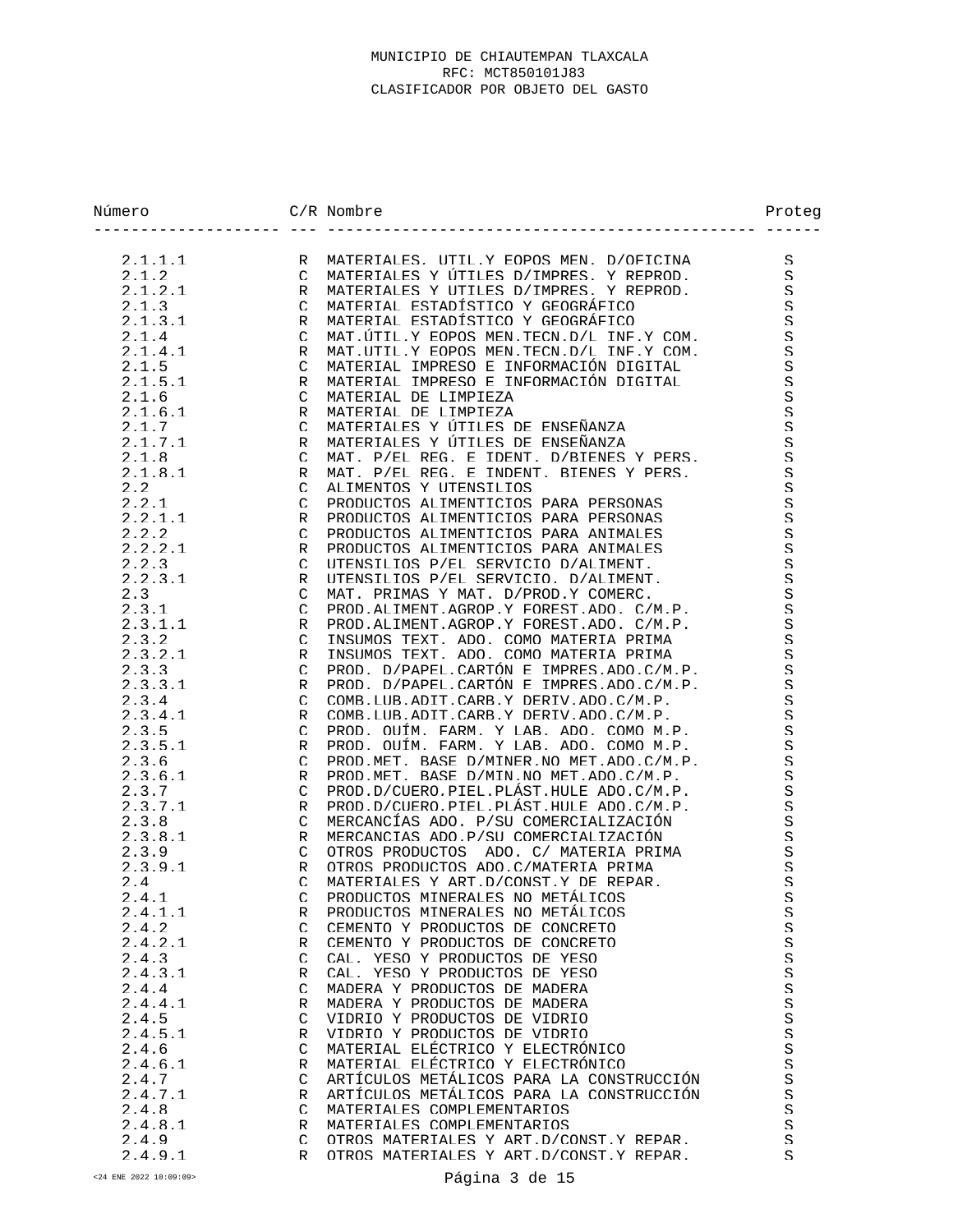| Número           |                               | $C/R$ Nombre                                                                | Proteg              |
|------------------|-------------------------------|-----------------------------------------------------------------------------|---------------------|
| 2.5              | $\mathcal{C}$                 | PRODUCTOS OUTM. FARMAC.Y DE LABORATORIO                                     | S                   |
| 2.5.1            | $\mathcal{C}$                 | PRODUCTOS OUÍMICOS RÁSICOS                                                  | S                   |
| 2.5.1.1          | $\mathsf{R}$                  | PRODUCTOS OUÍMICOS BÁSICOS                                                  | S                   |
| 2.5.2            | $\mathcal{C}$                 | FERTILIZANTES. PESTIC.Y OTROS AGROO.                                        | S                   |
| 2.5.2.1          | $\mathsf{R}$                  | FERTILIZANTES. PESTIC.Y OTROS AGROO.                                        | S                   |
| 2.5.3            | $\mathcal{C}$                 | MEDICINAS Y PRODUCTOS FARMACÉUTICOS                                         | S                   |
| 2.5.3.1          | R                             | MEDICINAS Y PRODUCTOS FARMACÉUTICOS                                         | S                   |
| 2.5.4            | $\mathcal{C}$                 | MATERIALES, ACCES, Y SUMIN, MEDICOS                                         | S                   |
| 2.5.4.1          | R                             | MATERIALES, ACCES Y SUMIN MÉDICOS                                           | S                   |
| 2.5.5            | $\mathcal{C}$                 | MATERIALES. ACCES Y SUMIN D/LABORATORIO                                     | S                   |
| 2.5.5.1          | $\mathsf{R}$                  | MATERIALES. ACCES.Y SUMIN.D/LABORATORIO                                     | S                   |
| 2.5.6            | $\mathcal{C}$                 | FIBRAS SINT, HULES, PLÁST Y DERIVADOS                                       | S                   |
| 2.5.6.1          | $\mathsf{R}$<br>$\mathcal{C}$ | FIBRAS SINT HULES. PLÁST Y DERIVADOS<br>OTROS PRODUCTOS OUTMICOS            | S                   |
| 2.5.9<br>2.5.9.1 | $\mathsf{R}$                  | OTROS PRODUCTOS OUÍMICOS                                                    | S                   |
| 2.6              | $\mathcal{C}$                 | COMBUSTIBLES, LUBRICANTES Y ADITIVOS                                        | S<br>S              |
| 2.6.1            | $\mathcal{C}$                 | COMBUSTIBLES, LUBRICANTES Y ADITIVOS                                        | S                   |
| 2.6.1.1          | R                             | COMBUSTIBLES. LUBRICANTES Y ADITIVOS                                        | S                   |
| 2.6.2            | $\mathcal{C}$                 | CARBÓN Y SUS DERIVADOS                                                      | S                   |
| 2.6.2.1          | R                             | CARBÓN Y SUS DERIVADOS                                                      | S                   |
| 2.7              | $\mathcal{C}$                 | VEST RLANCOS . PREND D/PROT Y ART DEP.                                      | S                   |
| 2.7.1            | $\mathcal{C}$                 | VESTUARIO Y UNIFORMES                                                       | S                   |
| 2.7.1.1          | $\mathsf{R}$                  | VESTUARIO Y UNIFORMES                                                       | S                   |
| 2.7.2            | $\mathcal{C}$                 | PRENDAS DE SEG. Y PROT. PERSONAL                                            | S                   |
| 2.7.2.1          | $\mathsf{R}$                  | PRENDAS DE SEG. Y PROT. PERSONAL                                            | S                   |
| 2.7.3            | $\cap$                        | ARTÍCULOS DEPORTIVOS                                                        | S                   |
| 2.7.3.1          | $\mathsf{R}$                  | ARTÍCULOS DEPORTIVOS                                                        | S                   |
| 2.7.4            | $\mathcal{C}$                 | PRODUCTOS TEXTILES                                                          | S                   |
| 2.7.4.1          | $\mathsf{R}$                  | PRODUCTOS TEXTILES                                                          | S                   |
| 2.7.5            | $\mathcal{C}$                 | BLANC Y OTROS PROD TEXT EXC PREND D/VES.                                    | S.                  |
| 2.7.5.1          | R                             | BLANC Y OTROS PROD TEXT EXC PREND D/VES                                     | S                   |
| 2.8              | $\mathcal{C}$                 | MATERIALES Y SUMINIST P/SEG. PUB.                                           | S                   |
| 2.8.1            | $\mathcal{C}$                 | SUSTANCIAS Y MATERIALES EXPLOSIVOS                                          | S                   |
| 2.8.1.1          | R                             | SUSTANCIAS Y MATERIALES EXPLOSIVOS                                          | S                   |
| 2.8.2            | $\mathcal{C}$                 | MATERIALES DE SEGURIDAD PÚBLICA                                             | S                   |
| 2.8.2.1          | R                             | MATERIALES DE SEGURIDAD PÚBLICA<br>PRENDAS D/PROT. P/SEGURIDAD PÚB NACIONAL | S                   |
| 2.8.3<br>2.8.3.1 | $\cap$                        | PRENDAS D/PROT.P/SEG. PÚB.Y NACIONAL                                        | S<br>S              |
| 2.9              | R<br>$\mathcal{C}$            | HERRAMIENTAS, REFACC Y ACCES MENORES                                        | S                   |
| 2.9.1            | $\mathcal{C}$                 | HERRAMIENTAS MENORES                                                        | S                   |
| 2.9.1.1          | R                             | HERRAMIENTAS MENORES                                                        | S                   |
| 2.9.2            | $\mathcal{C}$                 | REFACCIONES Y ACCES, MEN. D/EDIFICIOS                                       | S                   |
| 2.9.2.1          | R                             | REFACCIONES Y ACCES. MEN. D/EDIFICIOS                                       | S                   |
| 2.9.3            | $\mathcal{C}$                 | REF Y ACC MEN MOB EOPO D/ADM EDUC Y REC.                                    | S                   |
| 2.9.3.1          | R                             | REF.Y ACC.MEN.MOB.EOPO D/ADM.EDUC.Y REC.                                    | S.                  |
| 2.9.4            | $\mathcal{C}$                 | REF Y ACC MEN EOPO D/CÓMP Y TEC. D/INF.                                     | S                   |
| 2.9.4.1          | R                             | REF Y ACC MEN EOPO D/CÓMP Y TEC. D/INF.                                     | S                   |
| 2.9.5            | $\mathcal{C}$                 | REF Y ACC MEN D/EOPO E INST MED Y D/LAB.                                    | S                   |
| 2.9.5.1          | R                             | REF.Y ACC.MEN.D/EOPO E INST.MED.Y D/LAB.                                    | $\mathcal{S}% _{0}$ |
| 2.9.6            | $\mathcal{C}$                 | REFACCIONES Y ACCES MEN D/EOPO D/TRANSP.                                    | S                   |
| 2.9.6.1          | R                             | REFACCIONES Y ACCES MEN D/EOPO D/TRANSP.                                    | S.                  |
| 2.9.7            | $\mathcal{C}$                 | REFACCIONES Y ACC.MEN. EOPO DEF.Y SEG.                                      | S                   |
| 2.9.7.1          | R                             | REFACCIONES Y ACC.MEN.EOPO DEF.Y SEG.                                       | S.                  |
| 2.9.8            | $\mathcal{C}$                 | REFACCIONES Y ACC. MEN D/MAO Y OTROS EO.                                    | S.                  |
| 2.9.8.1          | R                             | REFACCIONES Y ACC. MEN.D/MAO.Y OTROS EO.                                    | S.                  |
| 2.9.9            | $\mathcal{C}$                 | REFAC.Y OTROS ACC.MEN.OTROS BIEN.MUER.                                      | S                   |
| 2.9.9.1          | R                             | REFAC.Y OTROS ACC.MEN.OTROS BIEN.MUER.                                      | S.                  |
| 3<br>3.1         | $\cap$<br>$\mathcal{C}$       | SERVICIOS GENERALES<br>SERVICIOS BÁSICOS                                    | S<br>S              |
| 3.1.1            | $\cap$                        | ENERGÍA ELÉCTRICA                                                           | S                   |
|                  |                               |                                                                             |                     |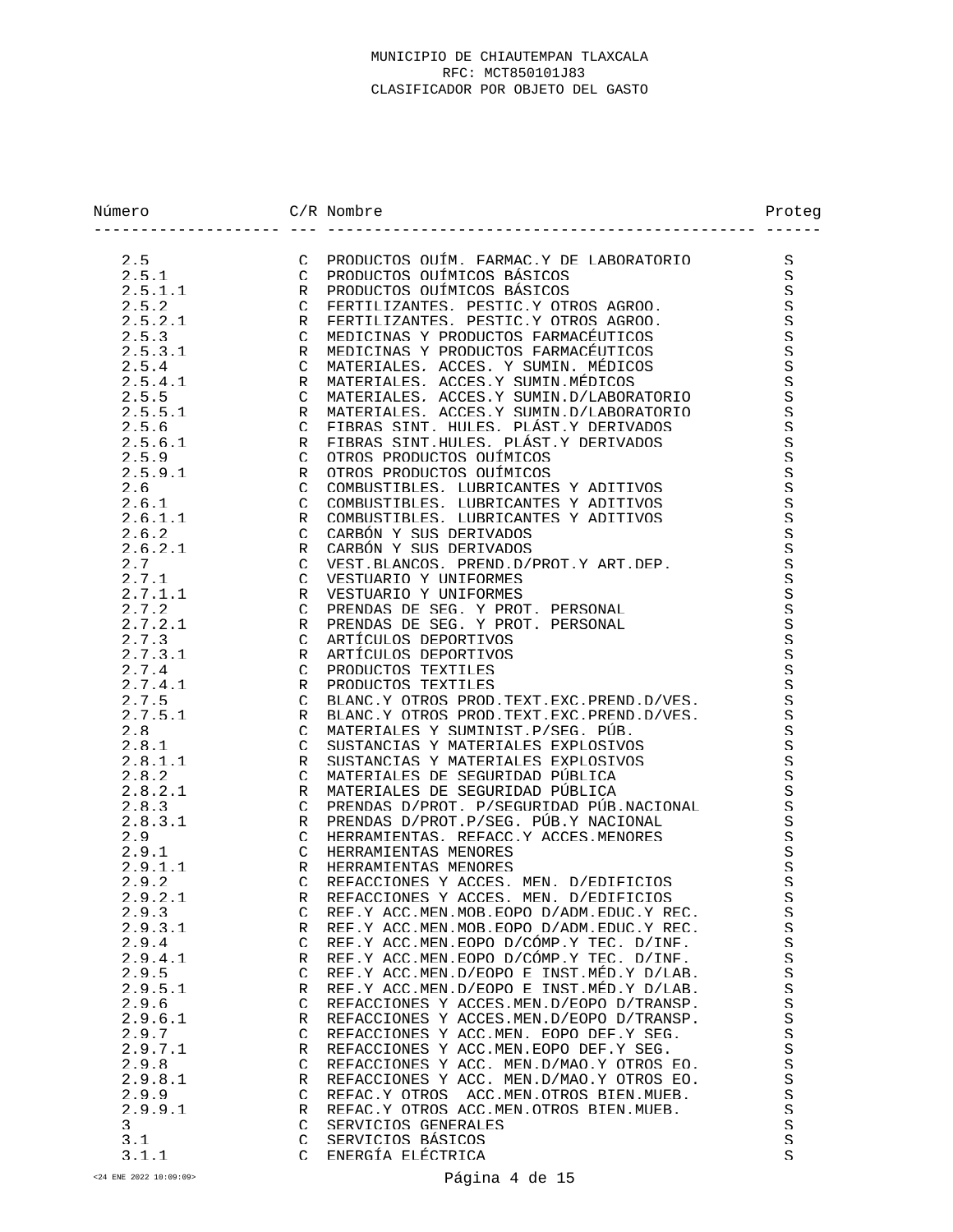| Número  |               | $C/R$ Nombre                                | Proteg                   |
|---------|---------------|---------------------------------------------|--------------------------|
| 3.1.1.1 | $\mathsf{R}$  | ENERGÍA ELÉCTRICA                           | S                        |
| 3.1.2   | $\mathcal{C}$ | GAS                                         | S                        |
| 3.1.2.1 | R             | GAS                                         | S                        |
| 3.1.3   | $\cap$        | AGIJA                                       | S                        |
| 3.1.3.1 | R             | AGIJA                                       | S                        |
| 3.1.4   | $\mathcal{C}$ | TELEFONÍA TRADICIONAL                       | S                        |
| 3.1.4.1 | R             | TELEFONÍA TRADICIONAL                       | S                        |
| 3.1.5   | $\mathcal{C}$ | TELEFONÍA CELULAR                           | S                        |
| 3.1.5.1 | R             | TELEFONÍA CELULAR                           | S                        |
| 3.1.6   | $\cap$        | SERVICIOS DE TELECOM. Y SATÉLITES           | S                        |
| 3.1.6.1 | R             | SERVICIOS DE TELECOM. Y SATÉLITES           | S.                       |
| 3.1.7   | $\mathcal{C}$ | SERV D/ACC D/INTER REDES Y PROC D/INF.      | S                        |
| 3.1.7.1 | R             | SERV.D/ACC.D/INTER.REDES Y PROC.D/INF.      | S                        |
| 3.1.8   | $\mathcal{C}$ | SERVICIOS POSTALES Y TELEGRÁFICOS           | S                        |
| 3.1.8.1 | R             | SERVICIOS POSTALES Y TELEGRÁFICOS           | S                        |
| 3.1.9   | $\mathcal{C}$ | SERVICIOS INTEGRALES Y OTROS SERVICIOS      | S                        |
| 3.1.9.1 | R             | SERVICIOS INTEGRALES Y OTROS SERVICIOS      | S                        |
| 3.2     | $\mathcal{C}$ | SERVICIOS DE ARRENDAMIENTO                  | S                        |
| 3.2.1   | $\mathcal{C}$ | ARRENDAMIENTO DE TERRENOS                   | S.                       |
| 3.2.1.1 | R             | ARRENDAMIENTO DE TERRENOS                   | S                        |
| 3.2.2   | $\mathcal{C}$ | ARRENDAMIENTO DE EDIFICIOS                  | S                        |
| 3.2.2.1 | R             | ARRENDAMIENTO DE EDIFICIOS                  | S                        |
| 3.2.3   | $\cap$        | ARREND D/MOB Y EPO D/ADMÓN EDUC Y REC.      | S                        |
| 3.2.3.1 | R             | ARREND D/MOB Y EPO D/ADMÓN EDUC Y REC.      | S                        |
| 3.2.4   | $\mathcal{C}$ | ARREND. D/EOUIPO E INST. MÉD. Y D/LAB.      | S                        |
| 3.2.4.1 | R             | ARREND. D/EOUTPO E INST. MED. Y D/LAB.      | S                        |
| 3.2.5   | $\mathcal{C}$ | ARRENDAMIENTO DE EQUIPO DE TRANSPORTE       | S                        |
| 3.2.5.1 | R             | ARRENDAMIENTO DE EOUIPO DE TRANSPORTE       | S                        |
| 3.2.6   | $\mathcal{C}$ | ARRENDAMIENTO D/MAO. OTROS EOPOS Y HERR.    | S                        |
| 3.2.6.1 | R             | ARRENDAMIENTO D/MAO OTROS EOPOS Y HERR      | S                        |
| 3.2.7   | $\mathcal{C}$ | ARRENDAMIENTO DE ACTIVOS INTANGIBLES        | S                        |
| 3.2.7.1 | R             | ARRENDAMIENTOS DE ACTIVOS INTANGIBLES       | S                        |
| 3.2.8   | $\mathcal{C}$ | ARRENDAMIENTO FINANCIERO                    | S                        |
| 3.2.8.1 | R             | ARRENDAMIENTO FINANCIERO                    | S                        |
| 3.2.9   | $\mathcal{C}$ | OTROS ARRENDAMIENTOS                        | S                        |
| 3.2.9.1 | R             | OTROS ARRENDAMIENTOS                        | S                        |
| 3.3     | $\mathcal{C}$ | SERV PROF CIENT TECN Y OTROS SERVICIOS      | S                        |
| 3.3.1   | $\mathcal{C}$ | SERV. LEG.D/CONT.AUDIT.Y RELACIONADOS       | S                        |
| 3.3.1.1 | R             | SERV. LEG.D/CONT.AUDIT.Y RELACIONADOS       | S                        |
| 3.3.2   | $\mathcal{C}$ | SERV D/DISEÑO, ARO, ING Y ACTIV RELAC.      | S                        |
| 3.3.2.1 | R             | SERV D/DIS ARO. ING Y ACTIV RELACIONADAS    | S                        |
| 3.3.3   | $\mathcal{C}$ | SERV D/CONS ADVA PROC. TEC. Y TEC. D/L INF. | S                        |
| 3.3.3.1 |               | R SERV.D/CONS.ADVA.PROC.TÉC.Y TEC.D/L INF.  | $\boldsymbol{\varsigma}$ |
| 3.3.4   | $\subset$     | SERVICIOS DE CAPACITACIÓN                   | S                        |
| 3.3.4.1 | R             | SERVICIOS DE CAPACITACIÓN                   | $\mathcal{S}% _{0}$      |
| 3.3.5   | $\mathcal{C}$ | SERV D/INVEST CIENT Y DESARROLLO            | S.                       |
| 3.3.5.1 | R             | SERV D/INVEST CIENT Y DESARROLLO            | S                        |
| 3.3.6   | $\cap$        | SERV D/APOYO ADM TRAD FOT F IMPRES.         | $\mathcal{S}% _{0}$      |
| 3.3.6.1 | R             | SERV D/APOYO ADM TRAD FOT F IMPRES.         | S.                       |
| 3.3.7   | $\mathcal{C}$ | SERVICIOS DE PROTECCIÓN Y SEGURIDAD         | S                        |
| 3.3.7.1 | R             | SERVICIOS DE PROTECCIÓN Y SEGURIDAD         | $\mathcal{S}% _{0}$      |
| 3.3.8   | $\mathcal{C}$ | SERVICIOS DE VIGILANCIA                     | S                        |
| 3.3.8.1 | R             | SERVICIOS DE VIGILANCIA                     | $\mathcal{S}% _{0}$      |
| 3.3.9   | $\subset$     | SERV. PROFES. CIENT. Y TÉCN. INTEGRALES     | S                        |
| 3.3.9.1 | R             | SERV. PROFES. CIENT Y TÉCN INTEGRALES       | S                        |
| 3.4     | $\mathcal{C}$ | SERVICIOS FINAN RANC Y COMERCIALES          | S.                       |
| 3.4.1   | $\cap$        | SERVICIOS FINANC Y BANCARIOS                | S.                       |
| 3.4.1.1 | R             | SERVICIOS FINAN Y BANCARIOS                 | S                        |
| 3.4.2   | $\mathcal{C}$ | SERV D/COB INVEST CRED Y SIMILAR            | $\mathcal{S}% _{0}$      |
| 3.4.2.1 | R             | SERV D/COB INVEST CRED Y SIMILAR            | S                        |
|         |               |                                             |                          |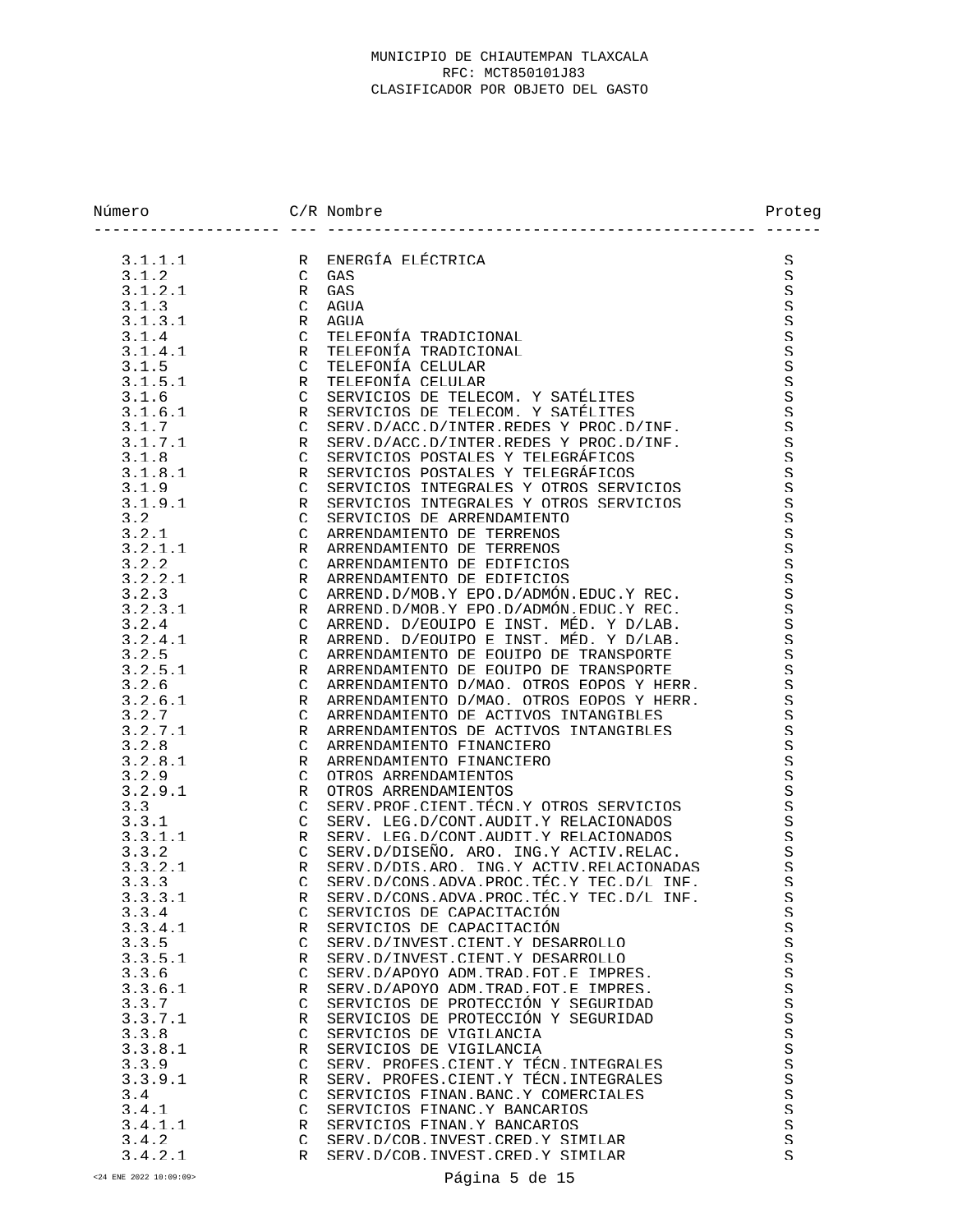| Número           |                    | $C/R$ Nombre                                                                         | Proteg                   |
|------------------|--------------------|--------------------------------------------------------------------------------------|--------------------------|
| 3.4.3            | $\mathcal{C}$      | SERV D/RECAUD TRASI Y CUST D/VALORES                                                 | S                        |
| 3.4.3.1          | R                  | SERV.D/RECAUD.TRASL.Y CUST.D/VALORES                                                 | S                        |
| 3.4.4            | $\cap$             | SEGUROS D/RESPONS PATRIM Y FIANZAS                                                   | $\mathcal{S}% _{0}$      |
| 3.4.4.1          | R                  | SEGUROS D/RESPONS PATRIM Y FIANZAS                                                   | S                        |
| 3.4.5            | $\mathcal{C}$      | SEGUROS DE BIENES PATRIMONIALES                                                      | $\mathcal{S}% _{0}$      |
| 3.4.5.1          | R                  | SEGURO DE BIENES PATRIMONIALES                                                       | $\boldsymbol{\varsigma}$ |
| 3.4.6            | $\mathcal{C}$      | ALMACENAJE. ENVASE Y EMBALAJE                                                        | $\rm S$                  |
| 3.4.6.1          | R                  | ALMACENAJE. ENVASE Y EMBALAJE                                                        | $\mathcal{S}% _{0}$      |
| 3.4.7            | $\mathcal{C}$      | FLETES Y MANIOBRAS                                                                   | $\mathcal{S}% _{0}$      |
| 3.4.7.1          | R                  | FLETES Y MANIOBRAS                                                                   | $\boldsymbol{\varsigma}$ |
| 3.4.8            | $\mathcal{C}$      | COMISIONES POR VENTAS                                                                | $\mathcal{S}% _{0}$      |
| 3.4.8.1          | R                  | COMISIONES POR VENTAS                                                                | $\mathcal{S}% _{0}$      |
| 3.4.9            | $\mathcal{C}$      | SERV FINANC BANC Y COMERC INTEGRALES                                                 | $\mathcal{S}% _{0}$      |
| 3.4.9.1          | R                  | SERV. FINANC. BANC. Y COMERC. INTEGRALES                                             | $\mathcal{S}% _{0}$      |
| 3.5              | $\mathcal{C}$      | SERV D/INST REPAR MANTTO Y CONSERVACIÓN                                              | S                        |
| 3.5.1            | $\mathcal{C}$      | CONSERV Y MANTTO MENOR D/INMUERLES                                                   | $\mathcal{S}% _{0}$      |
| 3.5.1.1          | R                  | CONSERV Y MANTTO MENOR D/INMUERLES                                                   | $\mathcal{S}% _{0}$      |
| 3.5.2            | $\mathcal{C}$      | INST REP Y MANT MOR Y EO ADM EDUC Y REC.                                             | $\mathcal{S}% _{0}$      |
| 3.5.2.1          | R                  | INST REP Y MANT MOB Y EO ADM EDUC Y REC.                                             | $\mathcal{S}% _{0}$      |
| 3.5.3            | $\cap$             | INST.REP.Y MANT.EO.CÓM.Y TEC.D/L INF.                                                | S                        |
| 3.5.3.1          | R                  | INST.REP.Y MANT.EO.COM.Y TEC.D/L INF.                                                | $\mathcal{S}% _{0}$      |
| 3.5.4            | $\mathcal{C}$      | TNST.REP.Y MANTTO.D/EO.E TNST.MED.Y LAB.                                             | $\mathcal{S}% _{0}$      |
| 3.5.4.1          | R                  | INST REP Y MANTTO D/EO E INST MED Y LAB.                                             | S                        |
| 3.5.5            | $\mathcal{C}$      | REPAR Y MANTTO D/EOPO D/TRANSPORTE                                                   | S                        |
| 3.5.5.1          | R                  | REPAR Y MANTTO D/EO D/TRANSPORTE                                                     | $\mathcal{S}% _{0}$      |
| 3.5.6            | $\mathcal{C}$      | REP Y MANTTO D/EO D/DEF Y SEGURIDAD                                                  | S                        |
| 3.5.6.1          | R                  | REP Y MANTTO D/EO D/DEF Y SEGURIDAD                                                  | $\mathcal{S}% _{0}$      |
| 3.5.7<br>3.5.7.1 | $\cap$             | INST REP Y MANT D/MAO OTROS EO Y HERR<br>INST REP Y MANT D/MAO OTROS EO Y HERR       | S<br>$\mathcal{S}% _{0}$ |
| 3.5.8            | R<br>$\mathcal{C}$ | SERV D/LIMPIEZA Y MANEJO DE DESECHOS                                                 | $\mathcal{S}% _{0}$      |
| 3.5.8.1          | R                  | SERV D/LIMPIEZA Y MANEJO DE DESECHOS                                                 | S                        |
| 3.5.9            | $\mathcal{C}$      | SERVICIOS DE JARDINERÍA Y FUMIGACIÓN                                                 | $\mathcal{S}% _{0}$      |
| 3.5.9.1          | R                  | SERVICIOS DE JARDINERÍA Y FUMIGACIÓN                                                 | S                        |
| 3.6              | $\mathcal{C}$      | SERVICIOS DE COMUNIC SOCIAL Y PUBLICIDAD                                             | S                        |
| 3.6.1            | $\mathcal{C}$      | DIF. RAD. TV Y MED. D/MEN. S/PRO. ACT. GUR.                                          | S                        |
| 3.6.1.1          | R                  | DIF RAD TV Y MED D/MEN S/PRO ACT GUR                                                 | S                        |
| 3.6.2            | $\mathcal{C}$      | DIF.RAD.TV.Y MED.MEN.COM.PROM.VTA B O S                                              | S                        |
| 3.6.2.1          | R                  | DIF.RAD.TV.Y MED.MEN.COM.PROM.VTA B O S                                              | S                        |
| 3.6.3            | $\cap$             | SERV D/CREAT PREP Y PRO PUB EXC INT.                                                 | S                        |
| 3.6.3.1          | R                  | SERV.D/CREAT.PREP.Y PRO.PUB.EXC.TNT.                                                 | S                        |
| 3.6.4            | $\mathcal{C}$      | SERVICIOS DE REVELADO DE FOTOGRAFÍAS                                                 | S                        |
| 3.6.4.1          | $\mathsf{R}$       | SERVICIOS DE REVELADO DE FOTOGRAFÍAS                                                 | S                        |
| 3.6.5            |                    | C SERVICIOS D/LA IND.FÍLM.D/SON.Y D/VIDEO                                            | $\rm S$                  |
| 3.6.5.1          | R                  | SERVICIOS D/LA IND FÍLM D/SON Y D/VIDEO                                              | S                        |
| 3.6.6            | $\mathcal{C}$      | SERV.D/CREAC.Y DIF.CONT.EXC.ATRAV.INT.                                               | S                        |
| 3.6.6.1          | R                  | SERV D/CREAC, Y DIF CONT EXC ATRAV INT.                                              | S                        |
| 3.6.9            | $\cap$             | OTROS SERVICIOS DE INFORMACIÓN                                                       | S                        |
| 3.6.9.1          | R                  | OTROS SERVICIOS DE INFORMACIÓN                                                       | S                        |
| 3.7              | $\mathcal{C}$      | SERVICIOS DE TRASLADO Y VIÁTICOS                                                     | S                        |
| 3.7.1            | $\mathcal{C}$      | PASAJES AFREOS                                                                       | $\mathcal{S}% _{0}$      |
| 3.7.1.1          | R                  | PASAJES AFREOS                                                                       | S                        |
| 3.7.2            | $\mathcal{C}$      | PASAJES TERRESTRES                                                                   | S.                       |
| 3.7.2.1          | R                  | PASAJES TERRESTRES                                                                   | S                        |
| 3.7.3            | $\mathcal{C}$      | PASAJES MARÍTIMOS. LACUSTRES Y FLUVIALES<br>PASAJES MARÍTIMOS. LACUSTRES Y FLUVIALES | $\mathcal{S}% _{0}$      |
| 3.7.3.1          | R<br>$\mathcal{C}$ | AUTOTRANSPORTE                                                                       | S<br>S                   |
| 3.7.4<br>3.7.4.1 | R                  | AUTOTRANSPORTE                                                                       | S                        |
| 3.7.5            | $\mathcal{C}$      | VIÁTICOS EN EL PAÍS                                                                  | $\mathcal{S}% _{0}$      |
| 3.7.5.1          | R                  | VIÁTICOS EN EL PAÍS                                                                  | S                        |
| 3.7.6            | $\cap$             | VIÁTICOS EN EL EXTRANJERO                                                            | S                        |
|                  |                    |                                                                                      |                          |

<24 ENE 2022 10:09:09> Página 6 de 15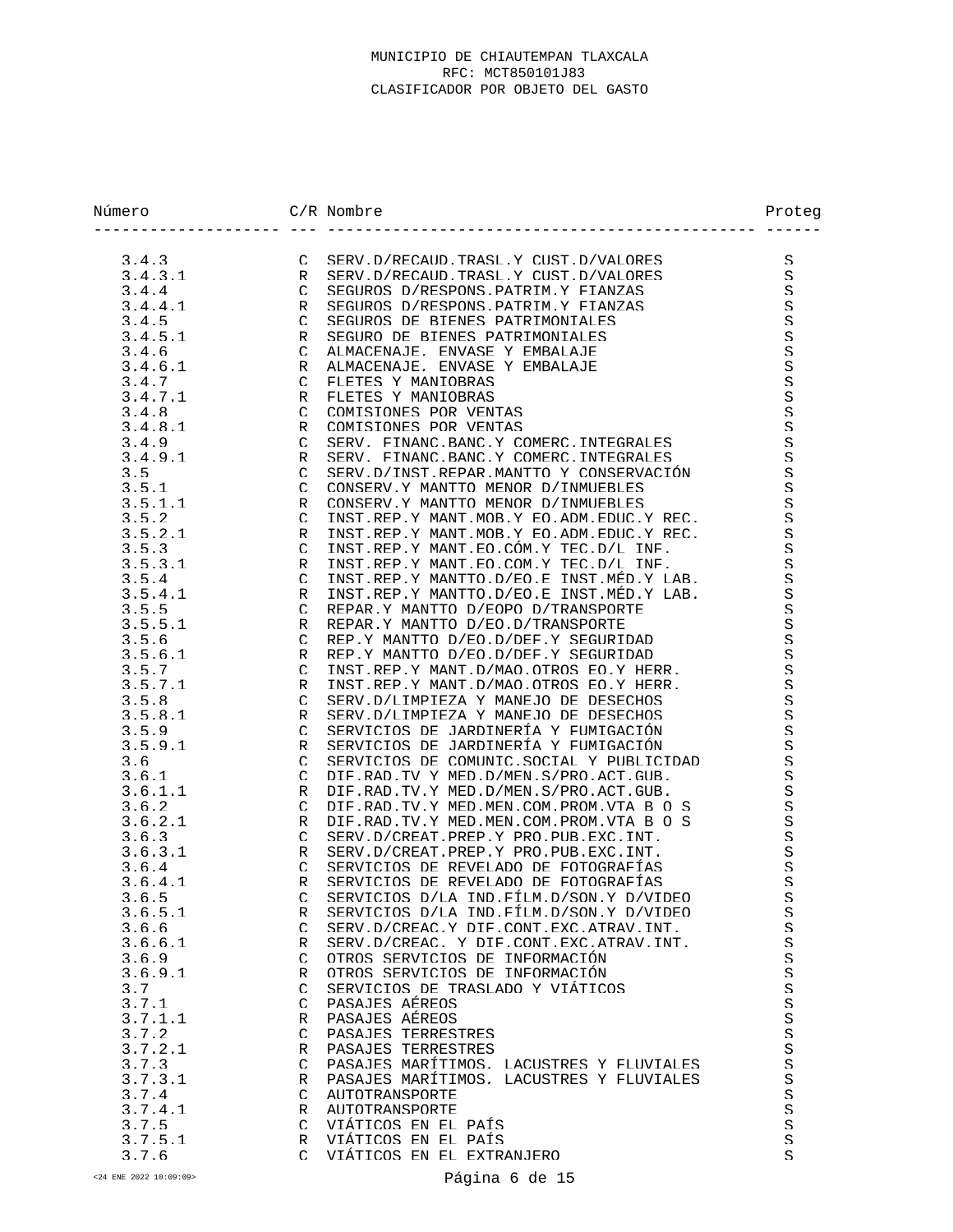| Número  |               | $C/R$ Nombre                                   | Proteg                   |
|---------|---------------|------------------------------------------------|--------------------------|
| 3.7.6.1 |               | R VIÁTICOS EN EL EXTRANJERO                    | S                        |
| 3.7.7   | $\mathcal{C}$ | GASTOS D/INSTAL Y TRASLADO D/MENAJE            | S                        |
| 3.7.7.1 | $\mathsf{R}$  | GASTOS D/INST.Y TRASLADO D/MENAJE              | $\mathcal{S}% _{0}$      |
| 3.7.8   | $\mathcal{C}$ | SERVICIOS INTEGR D/TRASL Y VIÁTICOS            | S                        |
| 3.7.8.1 | R             | SERVICIOS INTEGR D/TRASL Y VÍATICOS            | S                        |
| 3.7.9   | $\mathcal{C}$ | OTROS SERVICIOS DE TRASLADO Y HOSPEDAJE        | S.                       |
| 3.7.9.1 | R             | OTROS SERVICIOS DE TRASLADO Y HOSPEDAJE        | S.                       |
| 3.8     | $\mathcal{C}$ | SERVICIOS OFICIALES                            | $\mathcal{S}% _{0}$      |
| 3.8.1   | $\mathcal{C}$ | GASTOS DE CEREMONIAL                           | $\mathcal{S}% _{0}$      |
| 3.8.1.1 | R             | GASTOS DE CEREMONIAL                           | $\mathcal{S}% _{0}$      |
| 3.8.2   | $\mathcal{C}$ | GASTOS DE ORDEN SOCIAL Y CULTURAL              | $\mathcal{S}% _{0}$      |
| 3.8.2.1 | R             | GASTOS DE ORDEN SOCIAL Y CULTURAL              | $\mathcal{S}% _{0}$      |
| 3.8.3   | $\mathcal{C}$ | CONGRESOS Y CONVENCIONES                       | $\mathcal{S}% _{0}$      |
| 3.8.3.1 | R             | CONGRESOS Y CONVENCIONES                       | $\mathcal{S}% _{0}$      |
| 3.8.4   | $\mathcal{C}$ | EXPOSICIONES                                   | $\mathcal{S}% _{0}$      |
| 3.8.4.1 | R             | EXPOSICIONES                                   | $\mathcal{S}% _{0}$      |
| 3.8.5   | $\mathcal{C}$ | GASTOS DE REPRESENTACIÓN                       | $\mathcal{S}% _{0}$      |
| 3.8.5.1 | R             | GASTOS DE REPRESENTACIÓN                       | $\mathcal{S}% _{0}$      |
| 3.9     | $\cap$        | OTROS SERVICIOS GENERALES                      | $\mathcal{S}% _{0}$      |
| 3.9.1   | $\mathcal{C}$ | SERVICIOS FUNERARIOS Y DE CEMENTERIOS          | $\mathcal{S}% _{0}$      |
| 3.9.1.1 | R             | SERVICIOS FUNERARIOS Y DE CEMENTERIOS          | S                        |
| 3.9.2   | $\mathcal{C}$ | IMPUESTOS Y DERECHOS                           | $\varsigma$              |
| 3.9.2.1 | R             | IMPUESTOS Y DERECHOS                           | $\mathcal{S}% _{0}$      |
| 3.9.3   | $\mathcal{C}$ | IMPUESTOS Y DERECHOS DE IMPORTACIÓN            | $\mathcal{S}% _{0}$      |
| 3.9.3.1 | R             | IMPUESTOS Y DERECHOS DE IMPORTACIÓN            | S                        |
| 3.9.4   | $\cap$        | SENTENCIAS Y RESOL P/AUTOR COMPETENTE          | $\mathcal{S}% _{0}$      |
| 3.9.4.1 | R             | SENTENCIAS Y RESOL P/AUTOR COMPETENTE          | $\mathcal{S}% _{0}$      |
| 3.9.5   | $\mathcal{C}$ | PENAS, MULTAS, ACCES Y ACTUALIZACIONES         | S                        |
| 3.9.5.1 | R             | PENAS. MULTAS. ACCES.Y ACTUALIZACIONES         | $\mathcal{S}% _{0}$      |
| 3.9.6   | $\mathcal{C}$ | OTROS GASTOS POR RESPONSABILIDADES             | $\mathcal{S}% _{0}$      |
| 3.9.6.1 | R             | OTROS GASTOS POR RESPONSARILIDADES             | $\mathcal{S}% _{0}$      |
| 3.9.7   | $\mathcal{C}$ | UTILIDADES                                     | $\mathcal{S}% _{0}$      |
| 3.9.7.1 | R             | <b>IITILIDADES</b>                             | $\mathcal{S}% _{0}$      |
| 3.9.8   | $\mathcal{C}$ | TMP S/ NOMINAS Y OTROS DER REL. LABORAL        | $\mathcal{S}% _{0}$      |
| 3.9.8.1 | R             | TMP S/ NOMINAS Y OTROS DER REL LABORAL         | $\mathcal{S}% _{0}$      |
| 3.9.9   | $\mathcal{C}$ | OTROS SERVICIOS GENERALES                      | S.                       |
| 3.9.9.1 | R             | OTROS SERVICIOS GENERALES                      | $\mathcal{S}% _{0}$      |
| 4       | $\mathcal{C}$ | TRANSF ASIG SUBSIDIOS Y OTRAS AYUDAS           | $\varsigma$              |
| 4.1     | $\mathcal{C}$ | TRANSF. INT. Y ASIG. AL. SECTOR PÚBLICO        | S.                       |
| 4.1.1   | $\mathcal{C}$ | ASIG PRESUP AL PODER EJECUTIVO                 | S                        |
| 4.1.1.1 | R             | ASIG PRESUP AL PODER EJECUTIVO                 | S.                       |
| 4.1.2   | $\mathcal{C}$ | ASTG PRESUP AL PODER LEGISLATIVO               | S                        |
| 4.1.2.1 |               | R ASTG. PRESUP. AL PODER LEGISLATIVO           | $\boldsymbol{\varsigma}$ |
| 4.1.3   | $\mathcal{C}$ | ASTG PRESUP AL PODER JUDICIAL                  | S                        |
| 4.1.3.1 | R             | ASTG PRESUP AL PODER JUDICIAL                  | S                        |
| 4.1.4   | C.            | ASIG PRESUP A ÓRGANOS AUTÓNOMOS                | $\Xi$                    |
| 4.1.4.1 | R             | ASIG PRESUP A ÓRGANOS AUTÓNOMOS                | S.                       |
| 4.1.5   | C.            | TRANSF. INT. OT. ENT. PARAES. N/EMPR. N/FINAN. | S                        |
| 4.1.5.1 | R             | TRANSF. INT. OT. ENT. PARAES. N/EMPR. N/FINAN. | S                        |
| 4.1.6   | C.            | TRANSF. INT. OT. ENT. PARAEST. EMPR. Y N/FINAN | S.                       |
| 4.1.6.1 | R             | TRANSF INT OT FNT PARAES FMPR Y N/FINAN        | S                        |
| 4.1.7   | $\mathcal{C}$ | TRANSF. INT. OT. FID. PUR. EMPR. Y N/FINAN.    | S.                       |
| 4.1.7.1 | R             | TRANSF. INT. OT. FID. PUR. EMPR. Y N/FINAN     | S                        |
| 4.1.8   | C.            | TRANSF. INT. OTOR. INST. PARAEST. PUR. FINAN.  | $\mathcal{S}% _{0}$      |
| 4.1.8.1 | R             | TRANSF. TNT. OTOR. TNST. PARAEST. PUR. FTNAN.  | S.                       |
| 4.1.9   | C.            | TRANSF. INT. OTOR. FID. PUR. FINANCIEROS       | S                        |
| 4.1.9.1 | R             | TRANSF. TNT. OTOR FID. PUR. FINANCIEROS        | S                        |
| 4.2     | C             | TRANSF. AL RESTO DEL SECTOR PÚBLICO            | S.                       |
| 4.2.1   | C             | TRANSF. OT. ENT. PARAES. N/EMP. Y N/FINAN.     | S                        |
| 4.2.1.1 | R             | TRANSF. OT. ENT. PARAES. N/EMP. Y N/FINAN      | S.                       |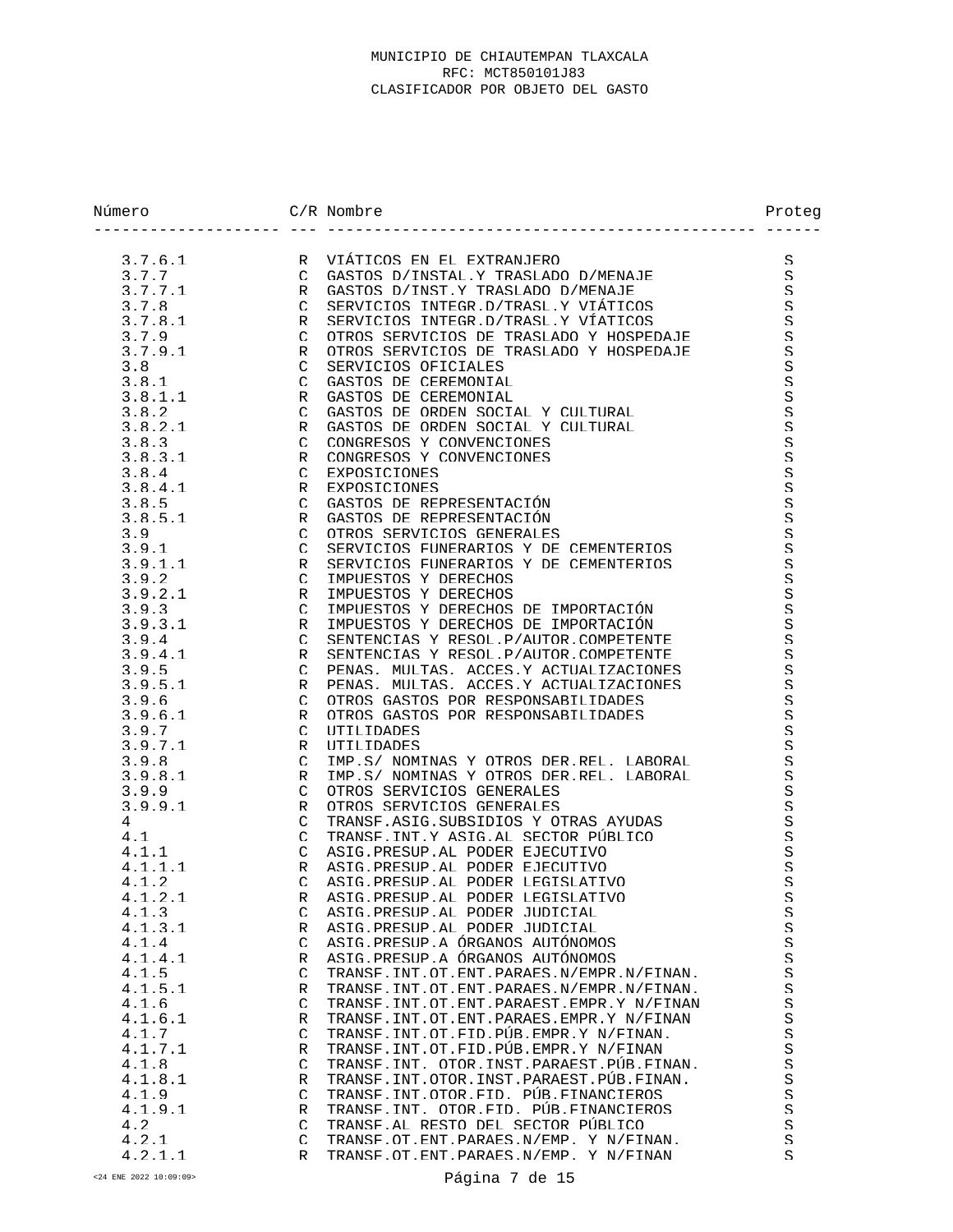| Número           |                    | $C/R$ Nombre                                                                   | Proteg                         |
|------------------|--------------------|--------------------------------------------------------------------------------|--------------------------------|
| 4.2.2            | $\mathcal{C}$      | TRANSF OT P/FNT PARAES FMP Y N/FINAN                                           | S                              |
| 4.2.2.1          | R                  | TRANSF. OT. P/ENT. PARAES. EMP. Y N/FINAN.                                     | S                              |
| 4.2.3            | $\cap$             | TRANSF.OTOR.P/INST.PARAEST.PUR. FINAN.                                         | S                              |
| 4.2.3.1          | R                  | TRANSF OTOR P/INST PARAEST PUR FINAN                                           | S                              |
| 4.2.4            | $\cap$             | TRANSE OTOR ENTID FEDER Y MUNICIPIOS                                           | S                              |
| 4.2.4.1          | R                  | TRANSF. OTOR. ENTID. FEDER. Y MUNICIPIOS                                       | S                              |
| 4.2.5            | $\cap$             | TRANSF FID D/ENTID FEDER Y MUNICIPIOS                                          | S                              |
| 4.2.5.1          | R                  | TRANSF. FID. D/ENTID. FEDER. Y MUNICIPIOS                                      | S                              |
| 4.3              | $\cap$             | SUBSIDIOS Y SUBVENCIONES                                                       | S                              |
| 4.3.1            | $\cap$             | SUBSIDIOS A LA PRODUCCIÓN                                                      | $\mathcal{S}% _{0}$            |
| 4.3.1.1          | R                  | SUBSIDIOS A LA PRODUCCIÓN                                                      | $\mathcal{S}% _{0}$            |
| 4.3.2            | $\cap$             | SUBSIDIOS A LA DISTRIBUCIÓN                                                    | $\mathcal{S}% _{0}$            |
| 4.3.2.1          | R                  | SUBSIDIOS A LA DISTRIBUCIÓN                                                    | $\mathcal{S}% _{0}$            |
| 4.3.3            | $\mathcal{C}$      | SUBSIDIOS A LA INVERSIÓN                                                       | $\mathbf S$                    |
| 4.3.3.1          | R                  | SUBSIDIOS A LA INVERSIÓN                                                       | $\mathcal{S}% _{0}$            |
| 4.3.4<br>4.3.4.1 | $\cap$             | SUBS A LA PREST D/SERVICIOS PÚBLICOS<br>SUBS A LA PREST D/SERVICIOS PÚBLICOS   | S<br>$\mathcal{S}% _{0}$       |
| 4.3.5            | R<br>$\cap$        | SUBS P/CUR DIFER D/TASAS DE INTERÉS                                            | S                              |
| 4.3.5.1          | R                  | SUBS P/CUR DIFER D/TASAS DE INTERÉS                                            | S                              |
| 4.3.6            | $\cap$             | SUBSIDIOS A LA VIVIENDA                                                        | S                              |
| 4.3.6.1          | R                  | SURSIDIOS A LA VIVIENDA                                                        | $\mathcal{S}% _{0}$            |
| 4.3.7            | $\mathcal{C}$      | SUBVENCIONES AL CONSUMO                                                        | $\mathbf S$                    |
| 4.3.7.1          | $\mathsf{R}$       | SUBVENCIONES AL CONSUMO                                                        | $\mathcal{S}% _{0}$            |
| 4.3.8            | $\cap$             | SUBSIDIOS A ENTID. FEDER Y MUNICIPIOS                                          | $\mathcal{S}% _{0}$            |
| 4, 3, 8, 1       | R                  | SUBSIDIOS A ENTID FEDER Y MUNICIPIOS                                           | S                              |
| 4.3.9            | $\mathcal{C}$      | OTROS SUBSIDIOS                                                                | $\mathcal{S}% _{0}$            |
| 4.3.9.1          | R                  | OTROS SUBSIDIOS                                                                | $\mathcal{S}% _{0}$            |
| 4.4              | $\cap$             | AYUDAS SOCIALES                                                                | $\mathcal{S}% _{0}$            |
| 4.4.1            | $\cap$             | AYUDAS SOCIALES A PERSONAS                                                     | $\mathcal{S}% _{0}$            |
| 4.4.1.1          | R                  | AYUDAS SOCIALES A PERSONAS                                                     | S                              |
| 4.4.2            | $\cap$             | BECAS Y OTRAS AYUDAS P/PROG.D/CAPAC.                                           | $\mathcal{S}% _{0}$            |
| 4.4.2.1          | R                  | BECAS Y OTRAS AYUDAS P/PROG. D/CAPAC.                                          | S                              |
| 4.4.3            | $\cap$             | AYUDAS SOC. A INSTIT. DE ENSEÑANZA                                             | $\mathcal{S}% _{0}$            |
| 4.4.3.1          | R                  | AYUDAS SOC.A INSTIT. DE ENSEÑANZA                                              | S                              |
| 4.4.4            | $\cap$             | AYUDAS SOC.A ACTIV.CIENT.O ACADÉMICAS<br>AYUDAS SOC A ACTIV CIENT O ACADÉMICAS | S                              |
| 4.4.4.1<br>4.4.5 | R<br>$\mathcal{C}$ | AYUDAS SOC.A INSTIT.S/FINES DE LUCRO                                           | S<br>S                         |
| 4.4.5.1          | R                  | AYUDAS SOC.A INSTIT.S/FINES DE LUCRO                                           | $\mathcal{S}% _{0}$            |
| 4.4.6            | $\cap$             | AYUDAS SOCIALES A COOPERATIVAS                                                 | S                              |
| 4.4.6.1          | R                  | AYUDAS SOCIALES A COOPERATIVAS                                                 | S                              |
| 4.4.7            | $\mathcal{C}$      | AYUDAS SOC.A ENTID. D/INTERÉS PÚBLICO                                          | S                              |
| 4.4.7.1          | $\mathsf{R}$       | AYUDAS SOC A ENTID D/INTERÉS PÚBLICO                                           | S                              |
| 4.4.8            | $\mathcal{C}$      | AYUDAS P/DESAST.NATUR.Y OTROS SINIESTROS                                       | S                              |
| 4.4.8.1          | R                  | AYUDAS P/DESAST NATUR Y OTROS SINIESTROS                                       | S.                             |
| 4.5              | $\mathcal{C}$      | PENSIONES Y JURILACIONES                                                       | $\mathcal{S}% _{0}$            |
| 4.5.1            | $\mathcal{C}$      | <b>PENSIONES</b>                                                               | S                              |
| 4.5.1.1          | R                  | PENSIONES                                                                      | $\rm S$                        |
| 4.5.2            | $\mathcal{C}$      | JURILACIONES                                                                   | S                              |
| 4.5.2.1          | R                  | JURILACIONES                                                                   | $\mathcal{S}% _{0}$            |
| 4.5.9            | $\mathcal{C}$      | OTRAS PENSIONES Y JURILACIONES                                                 | $\mathcal{S}% _{0}$            |
| 4.5.9.1          | R                  | OTRAS PENSIONES Y JUBILACIONES                                                 | S                              |
| 4.6              | $\mathcal{C}$      | TRANSF. A FID MANDATOS Y OTROS ANÁLOGOS                                        | $\mathcal{S}% _{0}$            |
| 4.6.1            | C.                 | TRANSF A FID. D/PODER EJECUTIVO<br>TRANSE A FID D/PODER EJECUTIVO              | $\mathcal{S}% _{0}$            |
| 4.6.1.1          | R<br>$\mathcal{C}$ | TRANSF A FID D/PODER LEGISLATIVO                                               | $\rm S$<br>$\mathcal{S}% _{0}$ |
| 4.6.2<br>4.6.2.1 | R                  | TRANSF A FID D/PODER LEGISLATIVO                                               | $\mathcal{S}% _{0}$            |
| 4.6.3            | $\mathcal{C}$      | TRANSF.A FID.D/PODER JUIDICIAL                                                 | $\mathcal{S}% _{0}$            |
| 4.6.3.1          | R                  | TRANSF. A FID. D/PODER JUDICIAL                                                | S                              |
| 4.6.4            | $\mathcal{C}$      | TRANSF.FID.PUR.FNT.PAR.N/EMP.Y N/FINAN.                                        | S                              |
| 4.6.4.1          | R                  | TRANSF. FTD. PUR. ENT. PAR. N/EMP. Y N/FTNAN.                                  | S                              |
|                  |                    |                                                                                |                                |

<24 ENE 2022 10:09:09> Página 8 de 15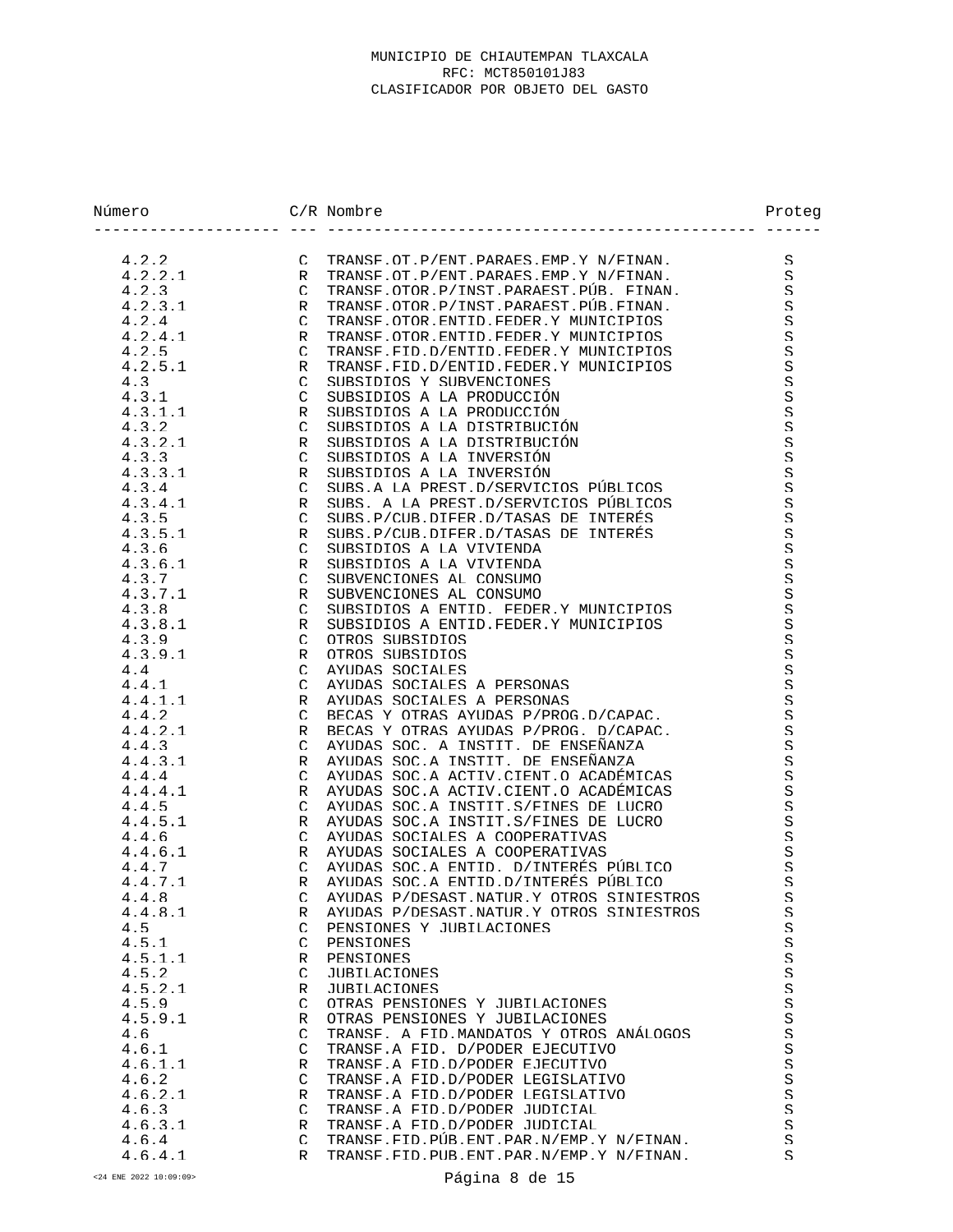| Número  |               | $C/R$ Nombre                             | Proteg              |
|---------|---------------|------------------------------------------|---------------------|
| 4.6.5   | $\mathcal{C}$ | TRANSF FID PUR FNT PAR FMP Y N/FINAN.    | S                   |
| 4.6.5.1 | $\mathsf{R}$  | TRANSF A FID PUR FNT PAR FMP Y NO FINAN  | S                   |
| 4.6.6   | $\mathcal{C}$ | TRANSF A FID D/INSTIT PUR FINAN.         | S                   |
| 4.6.6.1 | R             | TRANSF A FID D/INSTIT PUR FINAN.         | S                   |
| 4.7     | $\mathcal{C}$ | TRANSFERENCIAS A SEGURIDAD SOCIAL        | S                   |
| 4.7.1   | $\mathcal{C}$ | TRANSFERENCIAS POR OBLIGACIÓN DE LEY     | S                   |
| 4.7.1.1 | R             | TRANSFERENCIAS POR OBLIGACIÓN DE LEY     | S                   |
| 4.8     | $\cap$        | <b>DONATIVOS</b>                         | S                   |
| 4.8.1   | $\mathcal{C}$ | DONATIVOS A INSTIT SIN FINES DE LUCRO    | S                   |
| 4.8.1.1 | R             | DONATIVOS A INSTIT SIN FINES DE LUCRO    | S                   |
| 4.8.2   | $\mathcal{C}$ | DONATIVOS A ENTIDADES FEDERATIVAS        | S                   |
| 4.8.2.1 | R             | DONATIVOS A ENTIDADES FEDERATIVAS        | S                   |
| 4.8.3   | $\Gamma$      | DONATIVOS A FIDEICOMISO PRIVADOS         | S                   |
| 4.8.3.1 | R             | DONATIVOS A FIDEICOMISOS PRIVADOS        | S                   |
| 4.8.4   | $\mathcal{C}$ | DONATIVOS A FIDEICOMISO ESTATALES        | S                   |
| 4.8.4.1 | R             | DONATIVOS A FIDEICOMISOS ESTATALES       | S.                  |
| 4.8.5   | $\mathcal{C}$ | DONATIVOS A FIDEICOMISOS INTERNACIONALES | S                   |
| 4.8.5.1 | R             | DONATIVO A FIDEICOMISOS INTERNACIONALES  | S                   |
| 4.9     | $\Gamma$      | TRANSFERENCIAS AL EXTERIOR               | S                   |
| 4.9.1   | $\mathcal{C}$ | TRANSFERENCIAS P/GOBIERNOS EXTRANJEROS   | S                   |
| 4.9.1.1 | R             | TRANSFERENCIAS P/GOBIERNOS EXTRANJEROS   | S                   |
| 4.9.2   | $\mathcal{C}$ | TRANSFERENCIAS P/ORG INTERNACIONALES     | S                   |
| 4.9.2.1 | R             | TRANSFERENCIA P/ORG. INTERNACIONALES     | S                   |
| 4.9.3   | $\cap$        | TRANSF. P/EL SECTOR PRIVADO EXTERNO      | S                   |
| 4 9 3 1 | R             | TRANSF. P/EL SECTOR PRIVADO EXTERNO      | S                   |
| 5       | $\Gamma$      | RIENES MUERLES. INMUERLES E INTANGIBLES  | S                   |
| 5.1     | $\mathcal{C}$ | MORILIARIO Y EOUIPO DE ADMINISTRACIÓN    | S                   |
| 5.1.1   | $\mathcal{C}$ | MUEBLES DE OFICINA Y ESTANTERÍA          | S                   |
| 5.1.1.1 | R             | MUERLES DE OFICINA Y ESTANTERÍA          | S                   |
| 5.1.2   | $\mathcal{C}$ | MUEBLES. EXCEPTO DE OFICINA Y ESTANTERÍA | S                   |
| 5.1.2.1 | $\mathsf{R}$  | MUERLES EXCEPTO DE OFICINA Y ESTANTERÍA  | S                   |
| 5.1.3   | $\cap$        | BIENES ARTÍSTICOS. CULT Y CIENTÍFICOS    | S                   |
| 5.1.3.1 | R             | BIENES ARTÍSTICOS, CULT Y CIENTÍFICOS    | S                   |
| 5.1.4   | $\mathcal{C}$ | OBJETOS DE VALOR                         | S                   |
| 5.1.4.1 | R             | OBJETOS DE VALOR                         | S                   |
| 5.1.5   | $\mathcal{C}$ | EOUIPO DE CÓMP Y D/TECN D/LA INFORMACIÓN | S                   |
| 5.1.5.1 | R             | EQUIPO DE CÓMP Y D/TECN D/LA INFORMACIÓN | S                   |
| 5.1.9   | $\mathcal{C}$ | OTROS MOBILIARIOS Y EOPOS DE ADMÓN       | S                   |
| 5.1.9.1 | R             | OTROS MORILIARIOS Y EOPOS DE ADMÓN       | S                   |
| 5.2     | $\cap$        | MORILIARIO Y EOPO EDUC Y RECREATIVO      | S.                  |
| 5.2.1   | $\mathcal{C}$ | EQUIPOS Y APARATOS AUDIOVISUALES         | S                   |
| 5.2.1.1 | $\mathsf{R}$  | EQUIPOS Y APARATOS AUDIOVISUALES         | S                   |
| 5.2.2   | $\mathcal{C}$ | APARATOS DEPORTIVOS                      | S                   |
| 5.2.2.1 | R             | APARATOS DEPORTIVOS                      | S                   |
| 5.2.3   | $\mathcal{C}$ | CÁMARAS FOTOGRÁFICAS Y DE VIDEO          | S                   |
| 5.2.3.1 | R             | CÁMARAS FOTOGRÁFICAS Y DE VIDEO          | $\mathcal{S}% _{0}$ |
| 5.2.9   | $\mathcal{C}$ | OTRO MORILIARIO Y EOPO EDUC Y RECREATIVO | S                   |
| 5.2.9.1 | R             | OTRO MORILIARIO Y EOPO EDUC Y RECREATIVO | S                   |
| 5.3     | $\mathcal{C}$ | EOUIPO E INSTRUMENTAL MÉD Y D/LAB.       | S                   |
| 5.3.1   | $\mathcal{C}$ | EOUIPO MÉDICO Y DE LABORATORIO           | S                   |
| 5.3.1.1 | R             | EOUIPO MÉDICO Y DE LABORATORIO           | S                   |
| 5.3.2   | $\mathcal{C}$ | INSTRUMENTAL MÉDICO Y DE LABORATORIO     | S                   |
| 5.3.2.1 | R             | INSTRIIMENTAI MÉDICO Y DE LABORATORIO    | S                   |
| 5.4     | $\mathcal{C}$ | VEHÍCULOS Y EOUIPO DE TRANSPORTE         | S                   |
| 5.4.1   | $\mathcal{C}$ | VEHÍCULOS Y EQUIPO TERRESTRE             | S                   |
| 5.4.1.1 | R             | VEHÍCULOS Y EQUIPO TERRESTRE             | $\mathcal{S}% _{0}$ |
| 5.4.2   | $\mathcal{C}$ | CARROCERTAS Y REMOLOUES                  | S                   |
| 5.4.2.1 | R             | CARROCERTAS Y REMOLOUES                  | S                   |
| 5.4.3   | $\mathcal{C}$ | EOUTPO AEROESPACIAL                      | $\mathcal{S}% _{0}$ |
| 5.4.3.1 | R             | EOUTPO AEROESPACIAL                      | S                   |
|         |               |                                          |                     |

<24 ENE 2022 10:09:09> Página 9 de 15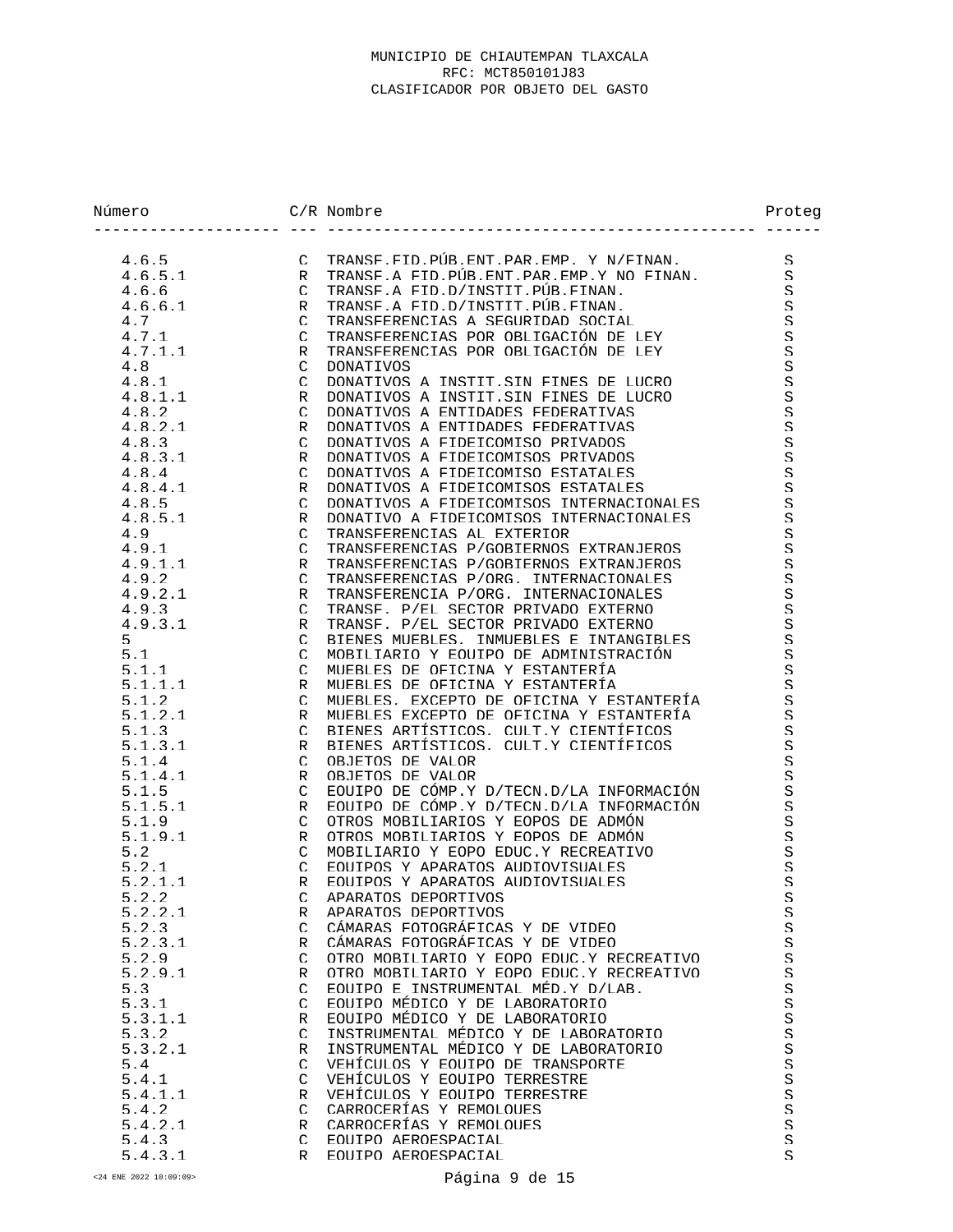| Número           |                    | $C/R$ Nombre                              | Proteg                   |
|------------------|--------------------|-------------------------------------------|--------------------------|
| 5.4.4            |                    | C EQUIPO FERROVIARIO                      | S                        |
| 5.4.4.1          | R                  | EOUIPO FERROVIARIO                        | S                        |
| 5.4.5            | $\mathcal{C}$      | <b>EMBARCACIONES</b>                      | S                        |
| 5.4.5.1          | R                  | EMBARCACIONES                             | S                        |
| 5.4.9            | $\mathcal{C}$      | OTROS EQUIPOS DE TRANSPORTE               | S                        |
| 5.4.9.1          | R                  | OTROS EQUIPOS DE TRANSPORTE               | S                        |
| 5.5              | $\mathcal{C}$      | EOUIPO DE DEFENSA Y SEGURIDAD             | S                        |
| 5.5.1            | $\cap$             | EOUIPO DE DEFENSA Y SEGURIDAD             | $\mathcal{S}% _{0}$      |
| 5.5.1.1          | $\mathsf{R}$       | EQUIPO DE DEFENSA Y SEGURIDAD             | S                        |
| 5.6              | $\cap$             | MAOUITNARIA. OTROS EOUIPOS Y HERRAMIENTAS | S                        |
| 5.6.1            | $\mathcal{C}$      | MAQUITNARTA Y EQUITPO AGROPECUARTO        | S                        |
| 5.6.1.1          | R                  | MAOUITNARIA Y EOUIPO AGROPECUARIO         | S                        |
| 5.6.2            | $\mathcal{C}$      | MAOUINARIA Y EOUIPO INDUSTRIAL            | S                        |
| 5.6.2.1          | R                  | MAOUINARIA Y EOUIPO INDUSTRIAL            | S                        |
| 5.6.3            | $\mathcal{C}$      | MAOUINARIA Y EOUIPO DE CONSTRUCCIÓN       | S                        |
| 5.6.3.1          | R                  | MAOUINARIA Y EOUIPO DE CONSTRUCCIÓN       | $\mathcal{S}% _{0}$      |
| 564              | $\mathcal{C}$      | SIST AIRE ACOND CALEF Y REF IND Y COM.    | S                        |
| 5.6.4.1          | R                  | SIST AIRE ACOND CALEF Y REF IND Y COM.    | S                        |
| 5.6.5            | $\mathcal{C}$      | EOUIPO DE COMUN Y TELECOMUNICACIÓN        | S                        |
| 5.6.5.1          | R                  | EOUIPO DE COMUN Y TELECOMUNICACIÓN        | S                        |
| 5.6.6            | $\mathcal{C}$      | EOPOS D/GENER. ELÉCT.APAR.Y ACCES.ELÉCT.  | S                        |
| 5.6.6.1          | R                  | EOPOS D/GENER ELECT APAR Y ACCES ELECT.   | S                        |
| 5.6.7            | $\mathcal{C}$      | HERRAMIENTAS Y MÁOUINAS-HERRAMIENTA       | S                        |
| 5.6.7.1          | R                  | HERRAMIENTAS Y MÁOUINAS - HERRAMIENTA     | $\mathcal{S}% _{0}$      |
| 5.6.9            | $\mathcal{C}$      | OTROS EQUIPOS                             | S                        |
| 5.6.9.1          | R                  | OTROS EQUIPOS                             | S                        |
| 5.7              | $\mathcal{C}$      | ACTIVOS BIOLÓGICOS                        | $\mathcal{S}% _{0}$      |
| 5.7.1            | $\cap$             | <b>BOVINOS</b>                            | S                        |
| 5.7.1.1          | R                  | <b>BOVINOS</b>                            | S                        |
| 5.7.2            | $\mathcal{C}$      | PORCINOS                                  | S                        |
| 5.7.2.1          | R                  | PORCINOS                                  | $\mathcal{S}% _{0}$      |
| 5.7.3<br>5.7.3.1 | $\mathcal{C}$<br>R | AVES<br><b>AVES</b>                       | $\mathcal{S}% _{0}$      |
| 5.7.4            | $\cap$             | OVINOS Y CAPRINOS                         | S<br>S                   |
| 5.7.4.1          | R                  | OVINOS Y CAPRINOS                         | $\mathcal{S}% _{0}$      |
| 5.7.5            | $\mathcal{C}$      | PECES Y ACUICULTURA                       | S                        |
| 5.7.5.1          | R                  | PECES Y ACUICULTURA                       | $\mathcal{S}% _{0}$      |
| 5.7.6            | $\mathcal{C}$      | <b>EOUINOS</b>                            | S                        |
| 5.7.6.1          | R                  | <b>EOUINOS</b>                            | S                        |
| 5.7.7            | $\mathcal{C}$      | ESPECIES MENORES Y DE ZOOLÓGICO           | $\mathcal{S}% _{0}$      |
| 5.7.7.1          | R                  | ESPECIES MENORES Y DE ZOOLÓGICO           | S                        |
| 5.7.8            | $\mathcal{C}$      | ÁRBOLES Y PLANTAS                         | S                        |
| 5.7.8.1          | R                  | ÁRBOLES Y PLANTAS                         | $\boldsymbol{\varsigma}$ |
| 5.7.9            | $\subset$          | OTROS ACTIVOS BIOLÓGICOS                  | S                        |
| 5.7.9.1          | R                  | OTROS ACTIVOS BIOLÓGICOS                  | $\mathcal{S}% _{0}$      |
| 5.8              | $\mathcal{C}$      | BIENES INMUEBLES                          | S.                       |
| 5.8.1            | $\cap$             | <b>TERRENOS</b>                           | S.                       |
| 5.8.1.1          | R                  | <b>TERRENOS</b>                           | $\mathcal{S}% _{0}$      |
| 5.8.2            | $\cap$             | <b>VIVIENDAS</b>                          | S.                       |
| 5.8.2.1          | R                  | <b>VIVIENDAS</b>                          | S                        |
| 5.8.3            | $\mathcal{C}$      | EDIFICIOS NO RESIDENCIALES                | $\mathcal{S}% _{0}$      |
| 5.8.3.1          | R                  | EDIFICIOS NO RESIDENCIALES                | S.                       |
| 5.8.9            | $\mathcal{C}$      | OTROS BIENES INMUEBLES                    | $\mathcal{S}% _{0}$      |
| 5.8.9.1          | R                  | OTROS BIENES INMUEBLES                    | S                        |
| 5.9              | $\cap$             | ACTIVOS INTANGIBLES                       | S                        |
| 5.9.1            | $\mathcal{C}$      | SOFWARE                                   | $\mathcal{S}% _{0}$      |
| 5.9.1.1          | R                  | SOFTWARE                                  | S.                       |
| 5.9.2            | $\cap$             | <b>PATENTES</b>                           | S                        |
| 5.9.2.1          | R                  | <b>PATENTES</b>                           | S.                       |
| 5.9.3            | $\mathcal{C}$      | MARCAS                                    | S                        |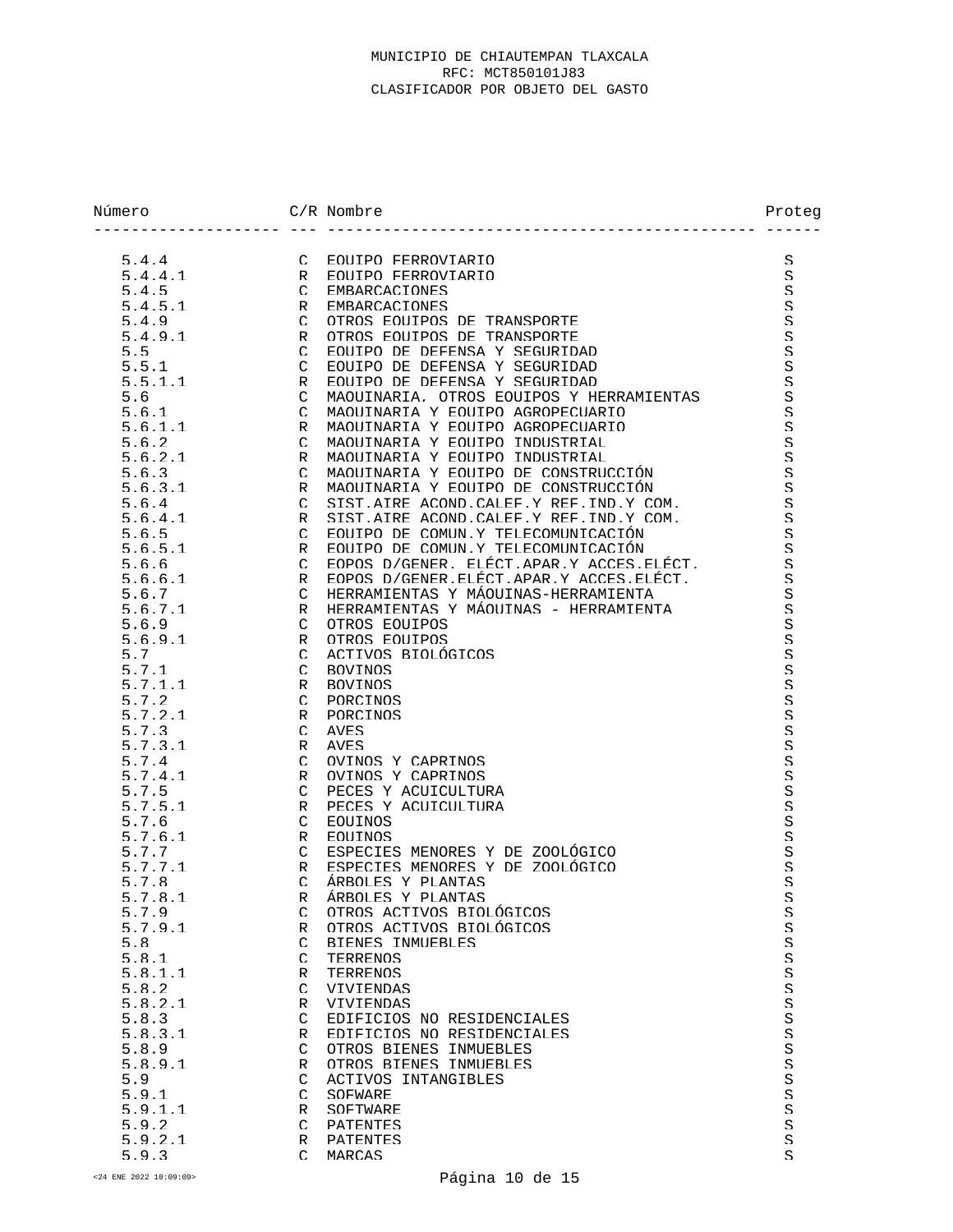| Número           |                   | $C/R$ Nombre                                                         | Proteg                   |
|------------------|-------------------|----------------------------------------------------------------------|--------------------------|
|                  |                   |                                                                      |                          |
| 5.9.3.1          | R                 | MARCAS                                                               | S                        |
| 5.9.4            | $\mathcal{C}$     | <b>DERECHOS</b>                                                      | S                        |
| 5.9.4.1          | R                 | <b>DERECHOS</b>                                                      | S                        |
| 5.9.5<br>5.9.5.1 | $\Gamma$<br>R     | <b>CONCESTONES</b><br><b>CONCESTONES</b>                             | S.                       |
| 5.9.6            | $\Gamma$          | <b>FRANOUICIAS</b>                                                   | S<br>S                   |
| 5.9.6.1          | R                 | <b>FRANOUICIAS</b>                                                   | S                        |
| 5.9.7            | $\mathcal{C}$     | LICENCIAS INFORMÁTICAS E INTELECTUALES                               | S                        |
| 5.9.7.1          | R                 | LICENCIAS INFORMÁTICAS E INTELECTUALES                               | S                        |
| 5.9.8            | $\Gamma$          | LICENCIAS INDUSTRIALES, COMERC.Y OTRAS                               | S                        |
| 5981             | R                 | LICENCIAS INDUSTRIALES, COMERC Y OTRAS                               | S                        |
| 5.9.9            | $\Gamma$          | OTROS ACTIVOS INTANGIBLES                                            | S                        |
| 5.9.9.1          | R                 | OTROS ACTIVOS INTANGIBLES                                            | S                        |
| б.               | $\mathcal{C}$     | INVERSIÓN PÚBLICA                                                    | S                        |
| 6.1              | $\mathcal{C}$     | OBRA PÚBLICA E/BIENES D/DOMINIO PÚB.                                 | S                        |
| 6.1.1            | $\mathcal{C}$     | EDIFICACIÓN HABITACIONAL                                             | S                        |
| 6.1.1.1          | R                 | ESTUDIOS Y PROY P/EDIFIC HARITACIONAL                                | S                        |
| 6.1.1.2          | R                 | CONTRUCCIÓN NUEVA P/EDIFIC HARITACIONAL                              | S                        |
| 6.1.1.3          | R                 | AMP Y REHAB D/L CONSTRUC HABITACIONALES                              | S                        |
| 6.1.1.4          | R                 | SUPERVISIÓN Y VIGILANCIA                                             | S                        |
| 6.1.2            | $\Gamma$          | EDIFICACIÓN NO HABITACIONAL                                          | S                        |
| 6.1.2.1          | R                 | ESTUDIOS Y PROY P/EDIFIC N/HARITACIONAL                              | S                        |
| 6.1.2.2          | R                 | CONSTRUCCIÓN NUEVA P/EDIFIC.N/HARIT.                                 | S                        |
| 6.1.2.3          | R                 | AMP. Y REHARILITACIÓN D/L CONST.N/HARIT.                             | S                        |
| 6.1.2.4          | R                 | SUPERVISIÓN Y VIGILANCIA                                             | S                        |
| 6.1.3            | $\Gamma$          | CONST. OBR. ABAST. AGUA. PET. GAS. ELEC. Y TEL.                      | S                        |
| 6.1.3.1          | R                 | ESTUDIOS Y PROYECTOS                                                 | S                        |
| 6.1.3.2          | R                 | CONST. OBR ABAST. AGUA. PETR. GAS. ELECT. TEL.                       | S                        |
| 6.1.3.3          | R                 | SUPERVISIÓN Y VIGILANCIA                                             | S                        |
| 6.1.4            | $\Gamma$          | DIVISIÓN D/TERR Y CONST D/OBRAS D/URBAN.                             | S                        |
| 6.1.4.1          | R                 | ESTUDIOS Y PROYECTOS                                                 | S                        |
| 6.1.4.2          | R                 | CONST. OBRAS D/URBAN. P/LA DOT. D/SERV.                              | S                        |
| 6.1.4.3          | R                 | AMP.D/REHARILIT.D/OBR D/URBANIZACIÓN                                 | S                        |
| 6.1.4.4          | R                 | DIVISIÓN DE TERRENOS                                                 | S                        |
| 6.1.4.5          | $\mathsf{R}$      | SUPERVISIÓN Y VIGILANCIA                                             | S                        |
| 6.1.5            | $\Gamma$          | CONSTRUCCIÓN DE VÍAS DE COMUNICACIÓN                                 | S                        |
| 6.1.5.1          | R                 | ESTUDIOS Y PROYECTOS                                                 | S                        |
| 6.1.5.2          | R                 | CONSTRUCCIÓN DE VÍAS DE COMUNICACIÓN                                 | S                        |
| 6.1.5.3          | R                 | AMPLIACIÓN Y REHAB D/VÍAS D/COMUNICACIÓN                             | S                        |
| 6.1.5.4          | R                 | SUPERVISIÓN Y VIGILANCIA<br>OTRAS CONSTRUC D/ING CIVIL U OBRA PESADA | S                        |
| 6.1.6<br>6.1.6.1 | $\mathcal{C}$     | OTRAS CONTRUC. D/ING.CIVIL U OBRA PESADA                             | S<br>S                   |
|                  | R<br>$\cap$       | INSTALACIONES Y EOP.E/CONSTRUCCIONES                                 | S                        |
| 6.1.7<br>6.1.7.1 |                   | ESTUDIOS Y PROYECTOS                                                 |                          |
| 6.1.7.2          | R<br>$\mathsf{R}$ | INSTALACIÓN Y EOUIP E/CONSTRUCCIONES                                 | S<br>$\mathcal{S}% _{0}$ |
| 6.1.7.3          | R                 | SUPERVISIÓN Y VIGILANCIA                                             | S                        |
| 6.1.9            | $\mathcal{C}$     | TRABAJOS ACAB. EDIF.Y OTROS TRAB. ESPEC.                             | S                        |
| 6.1.9.1          | R                 | ESTUDIOS Y PROYECTOS                                                 | S                        |
| 6.1.9.2          | R                 | TRABAJOS DE ACABADOS EN EDIFICACIONES                                | S                        |
| 6.1.9.3          | R                 | OTROS TRABAJOS ESPECIALIZADOS                                        | S                        |
| 6.1.9.4          | R                 | SUPERVISIÓN Y VIGILANCIA                                             | S.                       |
| 6.2              | $\Gamma$          | OBRA PÚBLICA EN BIENES PROPIOS                                       | S                        |
| 6.2.1            | $\mathcal{C}$     | EDIFICACIÓN HARITACIONAL                                             | S                        |
| 6.2.1.1          | R                 | ESTUDIOS Y PROY P/EDIFIC HABITACIONAL                                | S.                       |
| 6.2.1.2          | R                 | CONSTRUCCIÓN NUEVA P/EDIFIC.HARITACIONAL                             | S                        |
| 6.2.1.3          | R                 | AMPLIACIÓN Y REHAR D/L CONSTRUC HARITAC.                             | S.                       |
| 6.2.1.4          | R                 | SUPERVISIÓN Y VIGILANCIA                                             | S.                       |
| 6.2.2            | $\mathcal{C}$     | EDIFICACIÓN NO HARITACIONAL                                          | $\mathcal{S}% _{0}$      |
| 6.2.2.1          | R                 | ESTUDIOS Y PROYECTOS P/EDIFIC.N/HARITAC.                             | S                        |
| 6.2.2.2          | R                 | CONSTRUCCIÓN NUEVA P/EDIFIC.N/HARIT.                                 | S                        |

<24 ENE 2022 10:09:09> Página 11 de 15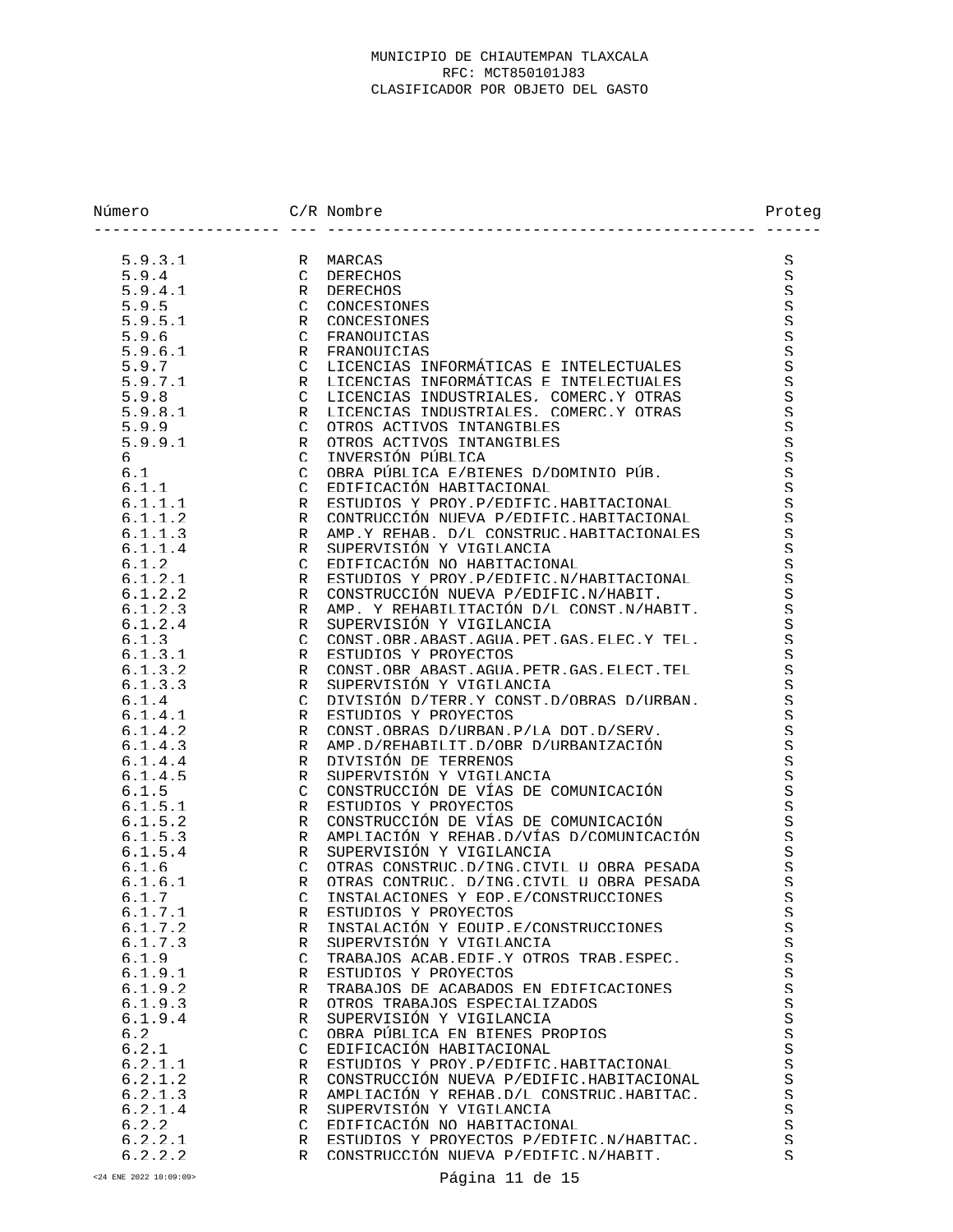| Número             |               | $C/R$ Nombre                                                                              | Proteg  |
|--------------------|---------------|-------------------------------------------------------------------------------------------|---------|
|                    |               |                                                                                           |         |
| 6.2.2.3<br>6.2.2.4 | R<br>R        | AMP. Y REHAB D/LAS CONSTRUC N/HABITAC.<br>SUPERVISIÓN Y VIGILANCIA                        | S<br>S  |
| 6.2.3              | $\mathcal{C}$ | CONST.OBR ABAS.AGUA.PET.GAS.ELEC.Y TEL.                                                   | S       |
| 6.2.3.1            | R             | ESTUDIOS Y PROYECTOS                                                                      | S       |
| 6.2.3.2            | R             | CONST. OBR. ABAS. AGUA PET. GAS. ELEC. Y TEL.                                             | S       |
| 6.2.3.3            | R             | SUPERVISIÓN Y VIGILANCIA                                                                  | S.      |
| 6.2.4              | $\cap$        | DIVISIÓN D/TERR Y CONST D/OBRAS D/URBAN.                                                  | S       |
| 6.2.4.1            | R             | ESTUDIOS Y PROYECTOS                                                                      | S       |
| 6.2.4.2            | R             | CONST.D/OBRAS D/URB.P/LA DOT.D/SERV.                                                      | S.      |
| 6.2.4.3            | R             | AMPIJACIÓN D/REHAR D/OBRAS D/URBAN.                                                       | S.      |
| 6.2.4.4            | R             | DIVISIÓN DE TERRENOS                                                                      | S.      |
| 6.2.4.5            | $\mathsf{R}$  | SUPERVISIÓN Y VIGILANCIA                                                                  | S       |
| 6.2.5              | $\mathcal{C}$ | CONSTRUCCIÓN DE VÍAS DE COMUNICACIÓN                                                      | S.      |
| 6.2.5.1            | R             | ESTUDIOS Y PROYECTOS                                                                      | S       |
| 6.2.5.2            | R             | CONSTRUCCIÓN DE VÍAS DE COMUNICACIÓN                                                      | S.      |
| 6.2.5.3            | $\mathsf R$   | AMPLIACIÓN Y REHAB D/VÍAS D/COMUNIC.                                                      | S.      |
| 6.2.5.4            | R             | SUPERVISIÓN Y VIGILANCIA                                                                  | S.      |
| 6.2.6              | $\mathcal{C}$ | OTRAS CONSTRUC D/ING CIVIL U ORRA PESADA                                                  | S       |
| 6.2.6.1            | R             | OTRAS CONSTRUC D/ING CIVIL U OBRA PESADA                                                  | S       |
| 6.2.7              | $\cap$        | INSTALACIONES Y EQUIP F/CONSTRUCCIONES                                                    | S       |
| 6.2.7.1            | R             | ESTUDIOS Y PROYECTOS                                                                      | S.      |
| 6.2.7.2            | R             | INSTALACIÓN Y EQUIP E/CONSTRUCCIONES                                                      | S       |
| 6.2.7.3            | $\mathsf{R}$  | SUPERVISIÓN Y VIGILANCIA                                                                  | S.      |
| 6.2.9              | $\Gamma$      | TRAB.D/ACAB.E/EDIFIC.Y OTROS TRAB.ESPEC.                                                  | S       |
| 6.2.9.1            | R             | ESTUDIOS Y PROYECTOS                                                                      | S       |
| 6.2.9.2            | R             | TRABAJOS DE ACABADOS EN EDIFICACIONES                                                     | S.      |
| 6.2.9.3            | R             | OTROS TRABAJOS ESPECIALIZADOS                                                             | S.      |
| 6.2.9.4            | $\mathsf{R}$  | SUPERVISIÓN Y VIGILANCIA                                                                  | S       |
| 6.3                | $\mathcal{C}$ | PROYECTOS PROD.Y ACC.DE FOMENTO                                                           | S.      |
| 6.3.1              | $\mathcal{C}$ | ESTUDIOS FORM Y EVAL. DE PROY. PROD.                                                      | S.      |
| 6.3.1.1            | R             | ESTUDIOS FORM Y EVAL PROY PROD.                                                           | S       |
| 6.3.2              | $\mathcal{C}$ | ETEC D/PROY PROD N/INC F/CONC. ANT.                                                       | S       |
| 6.3.2.1            | R             | ETEC D/PROY PROD N/INCL F/CONC ANTER                                                      | S       |
| 7                  | $\Gamma$      | INVERSIONES FINANCIERAS Y OTRAS PROV.                                                     | S.      |
| 7.1                | $\mathcal{C}$ | INV. FOMENTO ACTIVIDADES PRODUCTIVAS                                                      | S.      |
| 7.1.1              | $\mathcal{C}$ | CRÉD FNT FED Y MPIOS A/SECT SOC Y PRIV<br>CRED. ENT. FED. Y MPTOS. AL. SECT. SOC. Y PRTV. | S.      |
| 7.1.1.1            | R<br>$\cap$   | CRED FNT FED A MPTOS FTO ACT. PROD.                                                       | S.      |
| 7.1.2<br>7.1.2.1   | $\mathsf{R}$  | CRED FNT FED A MPIOS FTO ACT. PRODUC.                                                     | S.<br>S |
| 7.2                | $\mathcal{C}$ | ACCIONES Y PARTICIPACIONES DE CAPITAL                                                     | S.      |
| 7.2.1              | $\mathcal{C}$ | ENT PARAEST N/EMP Y N/FINAN C/F D/P E.                                                    | S.      |
| 7.2.1.1            | $\mathsf{R}$  | ENT PARAEST N/EMP Y N/FINAN C/F D/P E                                                     | S       |
| 7.2.2              |               | C ENT PARAEST EMPRES Y N/FINAN C/F D/P E.                                                 | S       |
| 7.2.2.1            | R             | ENT PARAEST EMPRES Y N/FINAN C/F D/P.E.                                                   | S       |
| 7.2.3              | $\mathcal{C}$ | INSTIT PARAEST PUR FINAN C/FINES D/P.E.                                                   | S       |
| 7.2.3.1            | R             | INSTIT PARAEST PUR FINAN C/FINES D/P.E.                                                   | S       |
| 7.2.4              | C             | SECTOR PRIVADO C/FINES D/POLÍTICA ECON.                                                   | S       |
| 7.2.4.1            | R             | SECTOR PRIVADO C/FINES D/POLITICA ECON.                                                   | S       |
| 7.2.5              | $\mathcal{C}$ | ORGANISMOS INTERNAC.C/FINES D/POL.ECON.                                                   | S       |
| 7.2.5.1            | R             | ORGANISMOS INTERNAC. C/FINES D/POL.ECON.                                                  | S       |
| 7.2.6              | C             | SECTOR EXT C/FINES D/POLÍTICA ECONÓMICA                                                   | S.      |
| 7.2.6.1            | R             | SECTOR EXT C/FINES D/POLÍTICA ECONÓMICA                                                   | S       |
| 7.2.7              | $\mathcal{C}$ | SECTOR PÚBLICO C/FINES D/GESTIÓN DE LIO.                                                  | S       |
| 7.2.7.1            | R             | SECTOR PÚBLICO C/FINES D/GESTIÓN DE LIO.                                                  | S.      |
| 7.2.8              | $\mathcal{C}$ | SECTOR PRIVADO C/FINES D/GESTIÓN DE LIO.                                                  | S       |
| 7.2.8.1            | R             | SECTOR PRIVADO C/FINES D/GESTIÓN DE LIO.                                                  | S       |
| 7.2.9              | $\subset$     | SECTOR EXTERNO C/FINES D/GESTIÓN DE LIO.                                                  | S       |
| 7.2.9.1            | R             | SECTOR EXTERNO C/FINES D/GESTIÓN DE LIO.                                                  | S       |
| 7.3                | C             | COMPRA DE TÍTULOS Y VALORES                                                               | S       |
| 7.3.1              | $\mathcal{C}$ | <b>RONOS</b>                                                                              | S       |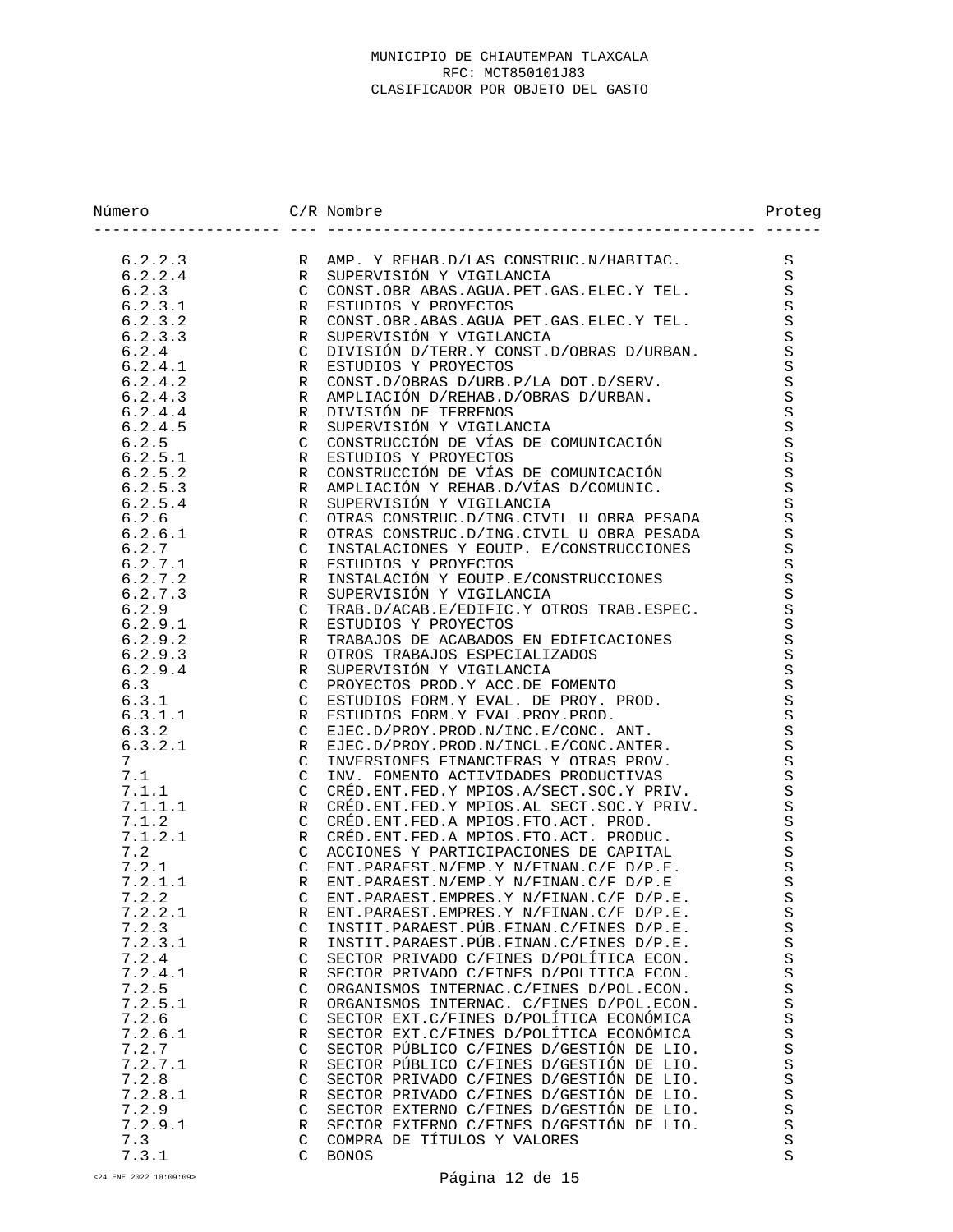| Número         |                           | $C/R$ Nombre                                                                       | Proteg              |
|----------------|---------------------------|------------------------------------------------------------------------------------|---------------------|
| 7.3.1.1        | R                         | <b>BONOS</b>                                                                       | S                   |
| 7.3.2          | $\Gamma$                  | DEUDA ADO C/FINES D/POLÍTICA ECONÓMICA                                             | S                   |
| 7.3.2.1        | $\ensuremath{\mathsf{R}}$ | DEUDA ADO C/FINES D/POLÍTICA ECONÓMICA                                             | $\mathcal{S}% _{0}$ |
| 7.3.3          | $\mathcal{C}$             | DEUDA ADO C/FINES D/GESTIÓN DE LIOUIDEZ                                            | S                   |
| 7.3.3.1        | R                         | DEUDA ADO C/FINES D/GESTIÓN DE LIOUIDEZ                                            | S                   |
| 7.3.4          | $\mathcal{C}$             | OBLIG.NEG.ADO.C/FINES D/POLÍTICA ECON.                                             | $\mathcal{S}% _{0}$ |
| 7.3.4.1        | R                         | OBLIG.NEG.ADO.C/FINES D/POLÍTICA ECON.                                             | S.                  |
| 7.3.5          | $\mathcal{C}$             | OBLIG.NEG.ADO.C/FINES D/GESTIÓN DE LIO.                                            | S                   |
| 7.3.5.1        | R                         | OBLIG.NEG.ADO.C/FINES D/GESTIÓN DE LIO.                                            | S                   |
| 7.3.9          | $\Gamma$                  | OTROS VALORES                                                                      | $\mathcal{S}% _{0}$ |
| 7.3.9.1        | R                         | OTROS VALORES                                                                      | $\mathcal{S}% _{0}$ |
| 7.4            | $\mathcal{C}$             | CONCESIÓN DE PRÉSTAMOS                                                             | S                   |
| 7.4.1          | $\Gamma$                  | FNT PARA N/FMP Y N/FTNAN C/FTNES D/P F.                                            | S                   |
| 7.4.1.1        | R                         | FNT PARA N/FMP Y N/FTNAN C/FTNES D/P F.                                            | S.                  |
| 7.4.2          | $\mathcal{C}$             | FNT PARAEST FMP Y N/FINAN C/FINES D/P F.                                           | S                   |
| 7.4.2.1        | R                         | ENT PARAEST EMP Y N/FINAN C/FINES D/P.E.                                           | $\mathcal{S}% _{0}$ |
| 7.4.3          | $\Gamma$                  | INST. PARAEST. PIR. FINAN. C/FINES D/P.E.                                          | S.                  |
| 7.4.3.1        | R                         | INST PARAEST PUR FINAN C/FINES D/P.E.                                              | S.                  |
| 7.4.4          | $\mathcal{C}$             | ENTID FED Y MPIOS C/FINES D/POL ECON.                                              | $\mathcal{S}% _{0}$ |
| 7.4.4.1        | R                         | ENTID FED Y MPIOS C/FINES D/POL ECON.                                              | S                   |
| 7.4.5          | $\cap$                    | SECTOR PRIVADO C/FINES D/POL.ECON.                                                 | $\mathcal{S}% _{0}$ |
| 7.4.5.1        | R                         | SECTOR PRIVADO C/FINES D/POL.ECON.                                                 | $\mathcal{S}% _{0}$ |
| 7.4.6          | $\Gamma$                  | SECTOR EXTERNO C/FINES D/POL.ECON.                                                 | S.                  |
| 7.4.6.1        | R                         | SECTOR EXTERNO C/FINES D/POL ECON                                                  | S                   |
| 7.4.7          | $\mathcal{C}$             | SECTOR PÚBLICO C/FINES D/GESTIÓN D/LIO.                                            | S                   |
| 7.4.7.1        | R                         | SECTOR PÚBLICO C/FINES D/GESTIÓN D/LIO.                                            | S                   |
| 7.4.8          | $\cap$                    | SECTOR PRIVADO C/FINES D/GESTIÓN D/LIO.                                            | $\mathcal{S}% _{0}$ |
| 7.4.8.1        | R                         | SECTOR PRIVADO C/FINES D/GESTIÓN D/LIO.                                            | S                   |
| 7.4.9          | $\Gamma$                  | SECTOR EXTERNO C/FINES D/GESTIÓN D/LIO.<br>SECTOR EXTERNO C/FINES D/GESTIÓN D/LIO. | S                   |
| 7.4.9.1<br>7.5 | R<br>$\Gamma$             | INVERSIONES E/FID.MAND.Y OTROS ANÁLOGOS                                            | S.<br>S             |
| 7.5.1          | $\mathcal{C}$             | INVERSIONES EN FID.D/PODER EJECUTIVO                                               | $\mathcal{S}% _{0}$ |
| 7.5.1.1        | R                         | INVERSIONES EN FID.D/PODER EJECUTIVO                                               | S                   |
| 7.5.2          | $\mathsf{C}$              | INVERSIONES EN FID D/PODER LEGISLATIVO                                             | S.                  |
| 7.5.2.1        | R                         | INVERSIONES EN FID D/PODER LEGISLATIVO                                             | $\mathcal{S}% _{0}$ |
| 7.5.3          | $\Gamma$                  | INVERSIONES EN FID.D/PODER JUDICIAL                                                | S                   |
| 7.5.3.1        | R                         | INVERSIONES EN FID.D/PODER JUDICIAL                                                | $\mathcal{S}% _{0}$ |
| 7.5.4          | $\mathcal{C}$             | INVERS F/FID PUR N/EMPRES Y N/FINAN.                                               | S.                  |
| 7.5.4.1        | R                         | INVERS F/FID PUR N/EMPRES Y N/FINAN.                                               | S                   |
| 7.5.5          | $\mathcal{C}$             | INVERSIONES E/FID. PÚB. EMPRES. Y N/FINAN.                                         | S                   |
| 7.5.5.1        | R                         | INVERSIONES E/FID. PUR. EMPRES. Y N/FINAN.                                         | S                   |
| 7.5.6          | $\mathcal{C}$             | INVERSIONES EN FID PÚBLICOS FINANCIEROS                                            | $\mathcal{S}$       |
| 7.5.6.1        | R                         | INVERSIONES EN FID. PÚBLICOS FINANCIEROS                                           | $\rm S$             |
| 7.5.7          | $\mathcal{C}$             | INVERSIONES EN FID.D/ENTIDADES FED.                                                | S                   |
| 7.5.7.1        | R                         | INVERSIONES EN FID.D/ENTIDADES FED.                                                | S                   |
| 7.5.8          | $\mathcal{C}$             | INVERSIONES EN FID. DE MUNICIPIOS                                                  | S                   |
| 7.5.8.1        | R                         | INVERSIONES EN FID. DE MUNICIPIOS                                                  | $\mathcal{S}% _{0}$ |
| 7.5.9          | $\mathcal{C}$             | FIDEICOMISOS D/EMPRESAS PRIV Y PARTIC.                                             | S                   |
| 7.5.9.1        | R                         | FIDEICOMISOS D/EMPRESAS PRIV.Y PARTIC.                                             | $\mathcal{S}% _{0}$ |
| 7.6            | $\mathcal{C}$             | OTRAS INVERSIONES FINANCIERAS                                                      | $\mathcal{S}% _{0}$ |
| 7.6.1          | $\mathcal{C}$             | DEPÓSITOS A L.P. EN MONEDA NACIONAL                                                | S                   |
| 7.6.1.1        | R                         | DEPÓSITOS A L.P. EN MONEDA NACIONAL                                                | S                   |
| 7.6.2          | $\mathcal{C}$             | DEPÓSITOS A L.P.EN MONEDA EXTRANJERA                                               | S                   |
| 7.6.2.1        | R                         | DEPÓSITOS A L.P. EN MONEDA EXTRANJERA                                              | $\mathcal{S}% _{0}$ |
| 7.9            | $\mathcal{C}$             | PROVISIONES P/CONT Y OTR EROG ESPEC.                                               | S                   |
| 7.9.1          | $\mathcal{C}$             | CONTINGENCIAS POR FENÓMENOS NATURALES                                              | S                   |
| 7.9.1.1        | R                         | CONTINGENCIAS POR FENÓMENOS NATURALES                                              | $\mathcal{S}% _{0}$ |
| 7.9.2          | $\mathcal{C}$             | CONTINGENCIAS SOCIOECONÓMICAS                                                      | $\mathcal{S}% _{0}$ |
| 7.9.2.1        | R<br>$\cap$               | CONTINGENCIAS SOCIOECONÓMICAS                                                      | S<br>S              |
| 7.9.9          |                           | OTRAS EROGACIONES ESPECIALES                                                       |                     |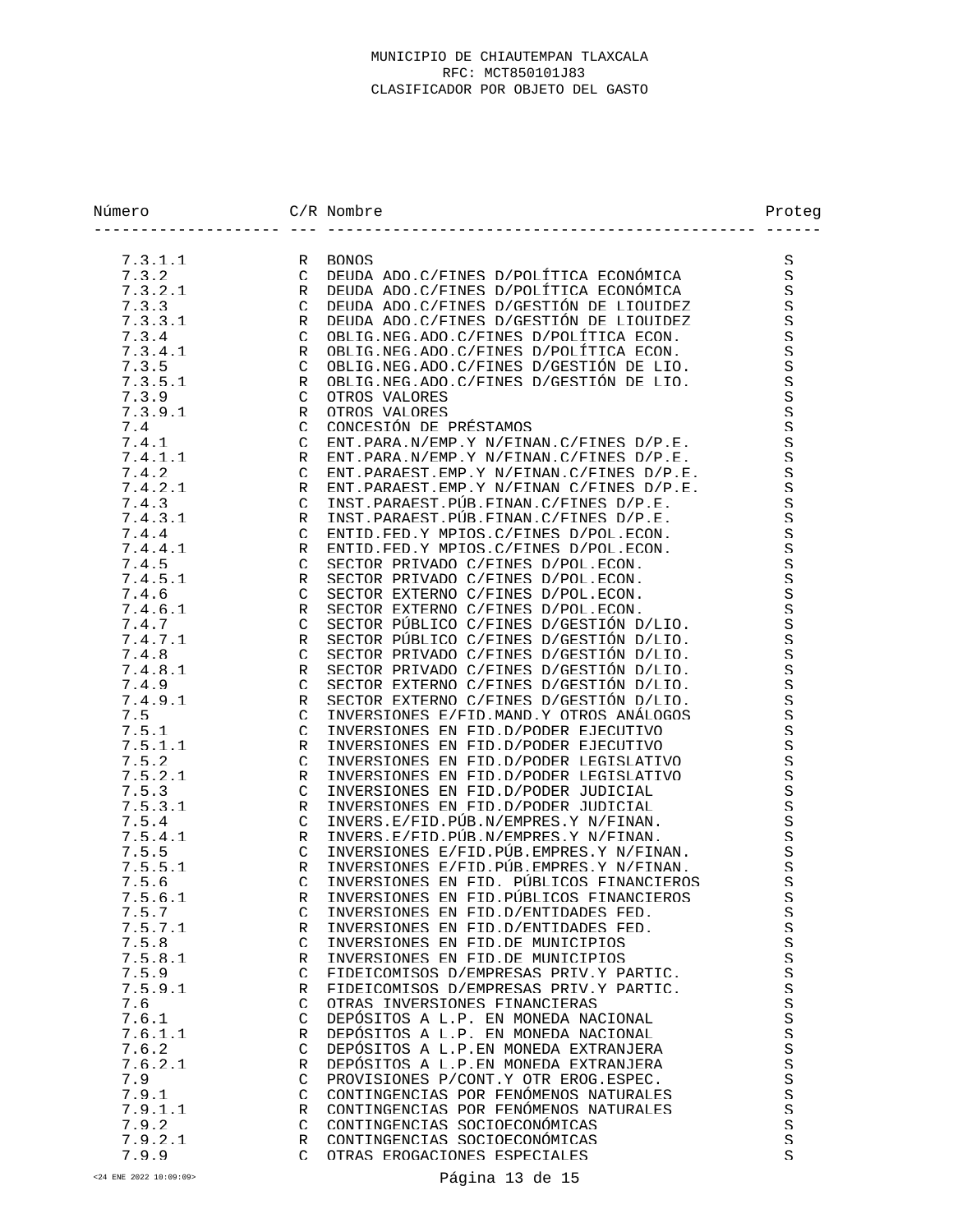| Número           |                    | $C/R$ Nombre                                                          | Proteg              |
|------------------|--------------------|-----------------------------------------------------------------------|---------------------|
| 7.9.9.1          | $\mathsf{R}$       | OTRAS EROGACIONES ESPECIALES                                          | S                   |
| 8                | $\mathcal{C}$      | PARTICIPACIONES Y APORTACIONES                                        | S                   |
| 8.1              | $\mathcal{C}$      | PARTICIPACIONES                                                       | S                   |
| 8.1.1            | $\mathcal{C}$      | FONDO GENERAL DE PARTICIPACIONES                                      | S                   |
| 8.1.1.1          | R                  | FONDO GENERAL DE PARTICIPACIONES                                      | S                   |
| 8.1.2            | $\subset$          | FONDO DE FOMENTO MUNICIPAL                                            | S.                  |
| 8.1.2.1          | R                  | FONDO DE FOMENTO MUNICIPAL                                            | S                   |
| 8.1.3            | $\mathcal{C}$      | PARTIC. D/L ENTID FEDER. A LOS MPIOS                                  | $\mathcal{S}% _{0}$ |
| 8.1.3.1          | R                  | PARTIC D/LAS ENTID FEDER A LOS MPIOS                                  | S                   |
| 8.1.4            | $\mathcal{C}$      | OTROS CONCEP PART. D/L FED FNTID FED.                                 | S                   |
| 8.1.4.1          | R                  | OTROS CONCEP PART D/L FED ENTID. FED.                                 | S                   |
| 8.1.5            | $\subset$          | OTROS CONCEP PART D/L FEDER A MUNICIPIOS                              | S                   |
| 8.1.5.1          | R                  | OTROS CONCEP PART D/L FEDER A MUNICIPIOS                              | S.                  |
| 8.1.6            | $\cap$             | CONVENIOS DE COLABORACIÓN ADMINISTRATIVA                              | S                   |
| 8.1.6.1          | R                  | CONVENIOS DE COLABORACIÓN ADMINISTRATIVA                              | S                   |
| 8.3              | $\mathcal{C}$      | APORTACIONES                                                          | S                   |
| 8.3.1            | $\mathcal{C}$      | APORTACIONES D/L FEDER A/LAS ENTID. FED.                              | S                   |
| 8.3.1.1          | R                  | APORTACIONES D/L FEDER A/LAS ENTID FED.                               | S                   |
| 8.3.2            | $\mathcal{C}$      | APORTACIONES D/L FED. A MUNICIPIOS                                    | S                   |
| 8.3.2.1          | R                  | APORTACIONES D/L FED. A MUNICIPIOS                                    | S                   |
| 8.3.3            | $\mathcal{C}$      | APORTACIONES D/L ENTID FED. A LOS MPIOS                               | S                   |
| 8.3.3.1          | R                  | APORTACIONES D/L ENTID FED. A LOS MPIOS                               | S                   |
| 8.3.4            | $\mathcal{C}$      | APORT PREV LEY DECR A/SIST PROT SOCIAL                                | S                   |
| 8.3.4.1          | R                  | APORT PREV LEY DECR A/SIST PROT SOCIAL                                | S                   |
| 8.3.5            | $\mathcal{C}$      | APORT PREV LEY DECR COMP ENT FED Y MPIOS                              | S                   |
| 8.3.5.1          | R                  | APORT PREV LEY DECR COMP ENT FED Y MPTOS                              | S                   |
| 8.5              | $\mathcal{C}$      | <b>CONVENTOS</b>                                                      | S                   |
| 8.5.1            | $\mathcal{C}$      | CONVENIOS DE REASIGNACIÓN                                             | S                   |
| 8.5.1.1          | R                  | CONVENIOS DE REASIGNACIÓN                                             | S                   |
| 8.5.2            | $\mathcal{C}$      | CONVENIOS DE DESCENTRALIZACIÓN                                        | S                   |
| 8.5.2.1          | R                  | CONVENIOS DE DESCENTRALIZACIÓN                                        | S                   |
| 8.5.3            | $\mathcal{C}$      | OTROS CONVENIOS                                                       | $\mathcal{S}% _{0}$ |
| 8.5.3.1          | R                  | OTROS CONVENIOS                                                       | S.                  |
| 9                | $\mathcal{C}$      | DEIJDA PÚBLICA                                                        | S                   |
| 9.1              | $\mathcal{C}$      | AMORTIZACIÓN DE LA DEUDA PÚRLICA                                      | S                   |
| 9.1.1            | $\mathcal{C}$      | AMORT DEUDA INTERNA C/INSTIT CRÉDITO                                  | S                   |
| 9.1.1.1          | R                  | AMORT DEUDA INTERNA C/INSTIT D/CRÉDITO                                | S                   |
| 9.1.2            | $\cap$             | AMORT DEUDA INTERNA EMIS TÍT Y VAL.                                   | S                   |
| 9.1.2.1          | R                  | AMORT DEUDA INTERNA EMIS TÍT Y VAL.                                   | S                   |
| 9.1.3<br>9.1.3.1 | $\cap$             | AMORT.D/ARREND.FINAN.NACIONALES<br>AMORT. D/ARREND. FINAN. NACIONALES | S<br>S.             |
| 9.1.4            | R<br>$\mathcal{C}$ | AMORT D/L DEUDA EXT C/INSTIT D/CREDITO                                | S                   |
| 9.1.4.1          | R                  | AMORT D/LA DEUDA EXT C/INSTIT D/CRÉDITO                               | $\rm S$             |
| 9.1.5            | $\mathcal{C}$      | AMORT DEUDA EXT. C/ORG FINAN INTERN.                                  | S                   |
| 9.1.5.1          | R                  | AMORT DEUDA EXT C/ORG FINAN INTERN.                                   | $\mathcal{S}% _{0}$ |
| 9.1.6            | $\mathcal{C}$      | AMORTIZACIÓN DE LA DEUDA BILATERAL                                    | S.                  |
| 9.1.6.1          | R                  | AMORTIZACIÓN DE LA DEUDA BILATERAL                                    | $\mathcal{S}% _{0}$ |
| 9.1.7            | $\mathcal{C}$      | AMORT DEUDA EXT EMIS TÍTUL Y VAL.                                     | $\mathcal{S}% _{0}$ |
| 9.1.7.1          | R                  | AMORT DEUDA EXT EMIS TÍTUL Y VAL.                                     | S                   |
| 9.1.8            | $\mathcal{C}$      | AMORTIZACIÓN D/ARREND FINAN INTERNAC.                                 | $\mathcal{S}% _{0}$ |
| 9.1.8.1          | R                  | AMORTIZACIÓN D/ARREND FINAN INTERNAC.                                 | $\mathcal{S}% _{0}$ |
| 9.2              | $\mathcal{C}$      | INTERESES DE LA DEUDA PÚBLICA                                         | S.                  |
| 9.2.1            | $\mathcal{C}$      | INTERESES DEUDA INT.C/INSTIT.D/CRED.                                  | S                   |
| 9.2.1.1          | R                  | INTERESES DEUDA INT.C/INSTIT.D/CRED.                                  | $\mathcal{S}% _{0}$ |
| 9.2.2            | $\cap$             | INTERESES DERIV D/L COLOC D/TITUL Y VAL.                              | S                   |
| 9.2.2.1          | R                  | INTERESES DERIV.D/L COLOC.D/TITUL.Y VAL.                              | $\mathcal{S}% _{0}$ |
| 9.2.3            | $\mathcal{C}$      | INTERESES P/ARREND FINAN NACIONALES                                   | S                   |
| 9.2.3.1          | R                  | INTERESES P/ARREND FINAN NACIONALES                                   | S                   |
| 9.2.4            | $\cap$             | INTERESES D/L DEUDA EXT.C/INSTIT.D/CRED.                              | $\mathcal{S}% _{0}$ |
| 9.2.4.1          | R                  | INTERESES D/L DEUDA EXT.C/INSTIT.D/CRÉD.                              | S.                  |

<24 ENE 2022 10:09:09> Página 14 de 15